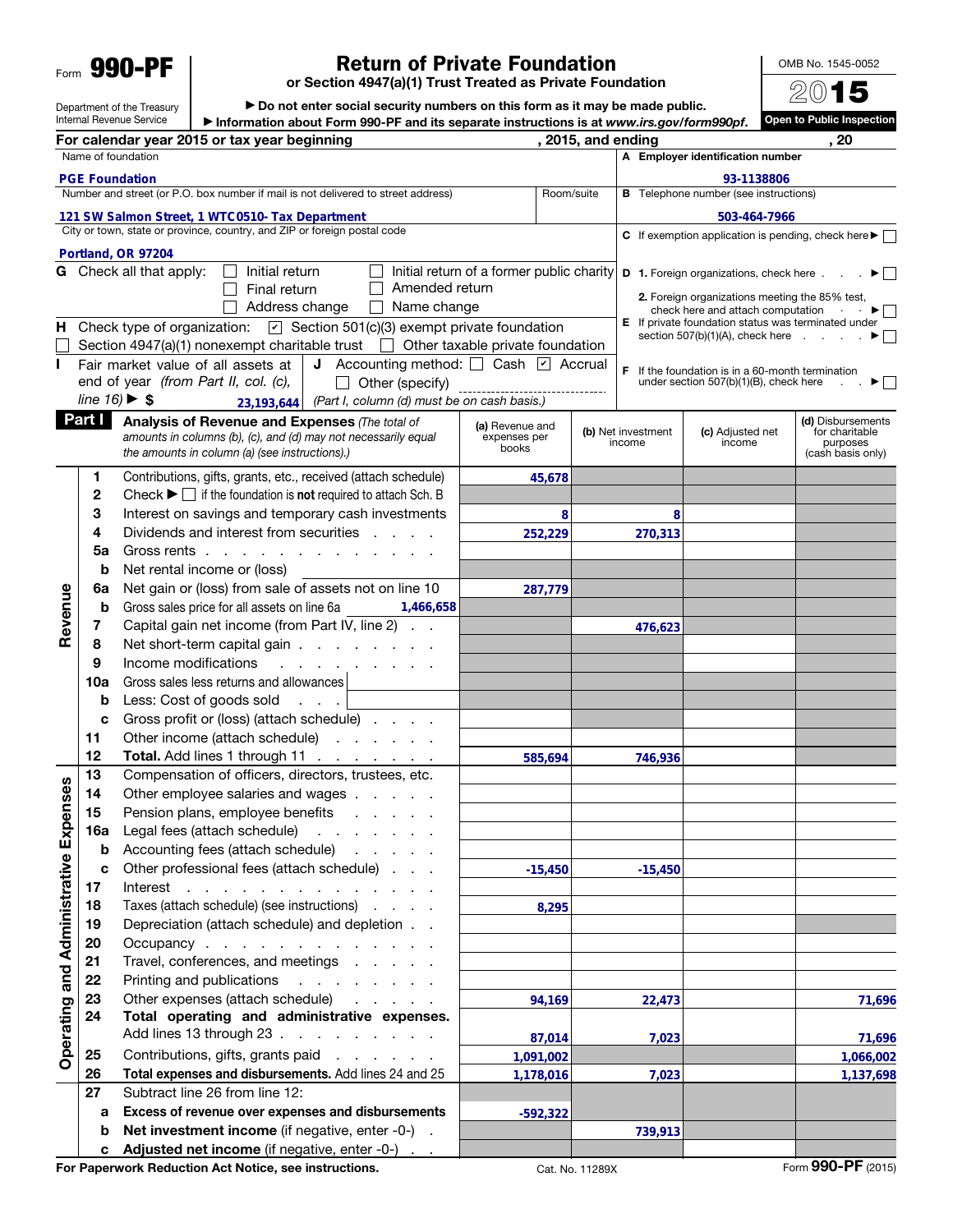|                          |                                                              | Form 990-PF (2015)                                                                                                                                                                                                                                                   |                   |                |                         | Page 2                |
|--------------------------|--------------------------------------------------------------|----------------------------------------------------------------------------------------------------------------------------------------------------------------------------------------------------------------------------------------------------------------------|-------------------|----------------|-------------------------|-----------------------|
|                          | Part II                                                      | Attached schedules and amounts in the description column<br><b>Balance Sheets</b> should be for end-of-year amounts only. (See instructions.)                                                                                                                        | Beginning of year |                | End of year             |                       |
|                          |                                                              |                                                                                                                                                                                                                                                                      | (a) Book Value    | (b) Book Value |                         | (c) Fair Market Value |
|                          | 1.                                                           | Cash-non-interest-bearing<br>the contract of the contract of the con-                                                                                                                                                                                                | 44,843            |                | 189,600                 | 189,600               |
|                          | 2                                                            | Savings and temporary cash investments                                                                                                                                                                                                                               |                   |                |                         |                       |
|                          | 3                                                            | Accounts receivable >                                                                                                                                                                                                                                                |                   |                |                         |                       |
|                          |                                                              |                                                                                                                                                                                                                                                                      | 7,385             |                | $\mathbf 0$             | O                     |
|                          | 4                                                            |                                                                                                                                                                                                                                                                      |                   |                |                         |                       |
|                          |                                                              |                                                                                                                                                                                                                                                                      |                   |                |                         |                       |
|                          | 5<br>6                                                       | Grants receivable                                                                                                                                                                                                                                                    |                   |                |                         |                       |
|                          |                                                              | Receivables due from officers, directors, trustees, and other<br>disqualified persons (attach schedule) (see instructions)                                                                                                                                           |                   |                |                         |                       |
|                          | 7                                                            | Other notes and loans receivable (attach schedule) > ___________________________                                                                                                                                                                                     |                   |                |                         |                       |
|                          |                                                              |                                                                                                                                                                                                                                                                      |                   |                |                         |                       |
|                          | 8                                                            | Inventories for sale or use                                                                                                                                                                                                                                          |                   |                |                         |                       |
| Assets                   | 9                                                            | Prepaid expenses and deferred charges                                                                                                                                                                                                                                |                   |                |                         |                       |
|                          | 10a                                                          | Investments-U.S. and state government obligations (attach schedule)                                                                                                                                                                                                  |                   |                |                         |                       |
|                          | b                                                            | Investments-corporate stock (attach schedule)                                                                                                                                                                                                                        |                   |                |                         |                       |
|                          | c                                                            | Investments-corporate bonds (attach schedule)                                                                                                                                                                                                                        |                   |                |                         |                       |
|                          | 11                                                           | Investments-land, buildings, and equipment: basis > ____________________________                                                                                                                                                                                     |                   |                |                         |                       |
|                          |                                                              | Less: accumulated depreciation (attach schedule) > _____________________________                                                                                                                                                                                     |                   |                |                         |                       |
|                          | 12                                                           | Investments-mortgage loans                                                                                                                                                                                                                                           |                   |                |                         |                       |
|                          | 13                                                           | Investments-other (attach schedule)                                                                                                                                                                                                                                  | 24,930,830        | 23,004,044     |                         | 23,004,044            |
|                          | 14                                                           |                                                                                                                                                                                                                                                                      |                   |                |                         |                       |
|                          |                                                              | Less: accumulated depreciation (attach schedule) > _____________________________                                                                                                                                                                                     |                   |                |                         |                       |
|                          | 15                                                           | Other assets (describe > ______________                                                                                                                                                                                                                              |                   |                |                         |                       |
|                          | 16                                                           | Total assets (to be completed by all filers-see the                                                                                                                                                                                                                  |                   |                |                         |                       |
|                          |                                                              | instructions. Also, see page 1, item l)                                                                                                                                                                                                                              | 24,983,058        | 23, 193, 644   |                         | 23,193,644            |
|                          | 17                                                           | Accounts payable and accrued expenses                                                                                                                                                                                                                                | 38,089            |                | 6,849                   |                       |
|                          | 18                                                           | Grants payable                                                                                                                                                                                                                                                       | 25,000            |                | 52,690                  |                       |
| Liabilities              | 19                                                           | Deferred revenue                                                                                                                                                                                                                                                     |                   |                |                         |                       |
|                          | 20                                                           | Loans from officers, directors, trustees, and other disqualified persons                                                                                                                                                                                             |                   |                |                         |                       |
|                          | 21                                                           | Mortgages and other notes payable (attach schedule)                                                                                                                                                                                                                  |                   |                |                         |                       |
|                          | 22                                                           | Other liabilities (describe > Taxes Payable )                                                                                                                                                                                                                        | $\mathbf{0}$      |                | 10,000                  |                       |
|                          | 23                                                           | Total liabilities (add lines 17 through 22)                                                                                                                                                                                                                          | 63,089            |                | 69,539                  |                       |
|                          |                                                              | Foundations that follow SFAS 117, check here $\Box$ $\blacktriangleright$ $\Box$<br>and complete lines 24 through 26 and lines 30 and 31.                                                                                                                            |                   |                |                         |                       |
| ces                      |                                                              |                                                                                                                                                                                                                                                                      |                   |                |                         |                       |
|                          | 24                                                           | Unrestricted                                                                                                                                                                                                                                                         | 24,919,969        | 23,124,105     |                         |                       |
|                          | 25                                                           | Temporarily restricted<br>and the contract of the contract of the                                                                                                                                                                                                    |                   |                |                         |                       |
|                          | 26                                                           | Permanently restricted<br>and a state of the contract of the contract of                                                                                                                                                                                             |                   |                |                         |                       |
| Net Assets or Fund Balan |                                                              | Foundations that do not follow SFAS 117, check here ▶ □<br>and complete lines 27 through 31.                                                                                                                                                                         |                   |                |                         |                       |
|                          | 27                                                           | Capital stock, trust principal, or current funds                                                                                                                                                                                                                     |                   |                |                         |                       |
|                          | 28                                                           | Paid-in or capital surplus, or land, bldg., and equipment fund                                                                                                                                                                                                       |                   |                |                         |                       |
|                          | 29                                                           | Retained earnings, accumulated income, endowment, or other funds                                                                                                                                                                                                     |                   |                |                         |                       |
|                          | 30                                                           | Total net assets or fund balances (see instructions)                                                                                                                                                                                                                 | 24,919,969        | 23, 124, 105   |                         |                       |
|                          | 31                                                           | Total liabilities and net assets/fund balances (see                                                                                                                                                                                                                  |                   |                |                         |                       |
|                          |                                                              | $instructions)$ .                                                                                                                                                                                                                                                    | 24,983,058        | 23, 193, 644   |                         |                       |
|                          | Part III                                                     | Analysis of Changes in Net Assets or Fund Balances                                                                                                                                                                                                                   |                   |                |                         |                       |
|                          |                                                              | 1 Total net assets or fund balances at beginning of year-Part II, column (a), line 30 (must agree with                                                                                                                                                               |                   |                |                         |                       |
|                          |                                                              | Enter amount from Part I, line 27a<br>and the contract of the contract of the contract of the contract of the contract of the contract of the contract of the contract of the contract of the contract of the contract of the contract of the contract of the contra |                   |                | $\mathbf{1}$            | 24,919,969            |
| $\mathbf{2}$             |                                                              | $\mathbf{2}$                                                                                                                                                                                                                                                         | $-592,322$        |                |                         |                       |
|                          | 3<br>Other increases not included in line 2 (itemize) ▶<br>З |                                                                                                                                                                                                                                                                      |                   |                |                         |                       |
| 4                        |                                                              |                                                                                                                                                                                                                                                                      |                   |                | 4                       |                       |
|                          |                                                              | Decreases not included in line 2 (itemize) ▶                                                                                                                                                                                                                         |                   |                | $\overline{\mathbf{5}}$ |                       |
| $\bf 6$                  |                                                              |                                                                                                                                                                                                                                                                      |                   |                |                         | 23,124,105            |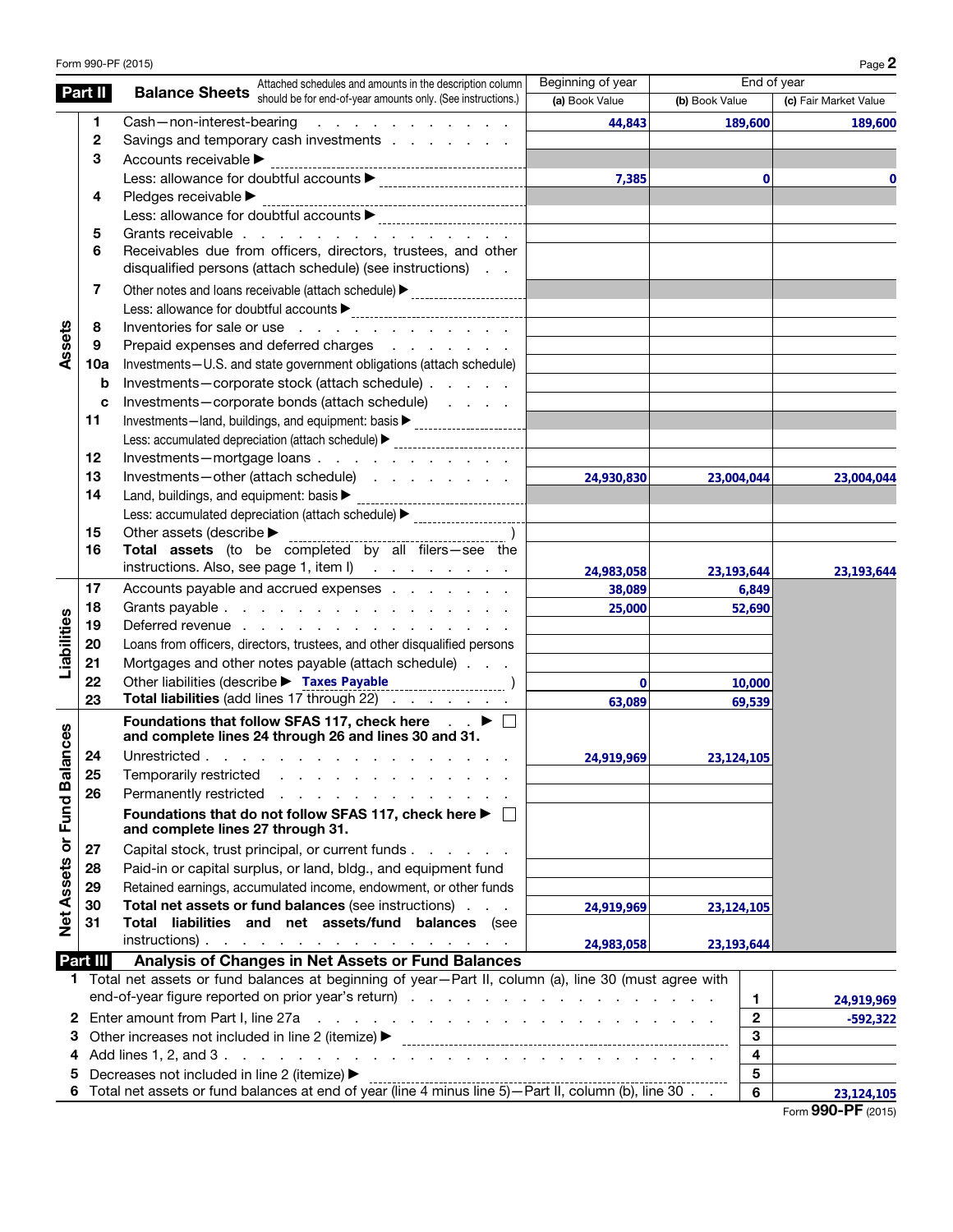|              | Form 990-PF (2015)                                                   |                                                                                                                                                                                                               |                                        |                                                 |              |                                      | Page $3$                                                         |
|--------------|----------------------------------------------------------------------|---------------------------------------------------------------------------------------------------------------------------------------------------------------------------------------------------------------|----------------------------------------|-------------------------------------------------|--------------|--------------------------------------|------------------------------------------------------------------|
| Part IV      |                                                                      | <b>Capital Gains and Losses for Tax on Investment Income</b>                                                                                                                                                  |                                        |                                                 |              |                                      |                                                                  |
|              |                                                                      | (a) List and describe the kind(s) of property sold (e.g., real estate,<br>2-story brick warehouse; or common stock, 200 shs. MLC Co.)                                                                         |                                        | (b) How acquired<br>P-Purchase<br>D-Donation    |              | (c) Date acquired<br>(mo., day, yr.) | (d) Date sold<br>(mo., day, yr.)                                 |
| 1a           | <b>Publicly Traded Securities</b>                                    |                                                                                                                                                                                                               |                                        | P                                               |              | <b>VAR</b>                           | VAR                                                              |
| b            | Partnership K-1s                                                     |                                                                                                                                                                                                               |                                        | P                                               |              | <b>VAR</b>                           | <b>VAR</b>                                                       |
| c            |                                                                      |                                                                                                                                                                                                               |                                        |                                                 |              |                                      |                                                                  |
| d            |                                                                      |                                                                                                                                                                                                               |                                        |                                                 |              |                                      |                                                                  |
| е            |                                                                      |                                                                                                                                                                                                               |                                        |                                                 |              |                                      |                                                                  |
|              | (e) Gross sales price                                                | (f) Depreciation allowed<br>(or allowable)                                                                                                                                                                    |                                        | (g) Cost or other basis<br>plus expense of sale |              |                                      | (h) Gain or (loss)<br>(e) plus $(f)$ minus $(g)$                 |
| а            | 1,466,658                                                            |                                                                                                                                                                                                               |                                        | 1,178,879                                       |              |                                      | 287,779                                                          |
| b            | 188,844                                                              |                                                                                                                                                                                                               |                                        |                                                 |              |                                      | 188,844                                                          |
| c            |                                                                      |                                                                                                                                                                                                               |                                        |                                                 |              |                                      |                                                                  |
| d            |                                                                      |                                                                                                                                                                                                               |                                        |                                                 |              |                                      |                                                                  |
| е            |                                                                      |                                                                                                                                                                                                               |                                        |                                                 |              |                                      |                                                                  |
|              |                                                                      | Complete only for assets showing gain in column (h) and owned by the foundation on 12/31/69                                                                                                                   |                                        |                                                 |              |                                      | (I) Gains (Col. (h) gain minus                                   |
|              | (i) F.M.V. as of $12/31/69$                                          | (i) Adjusted basis<br>as of 12/31/69                                                                                                                                                                          |                                        | (k) Excess of col. (i)<br>over col. (j), if any |              |                                      | col. (k), but not less than $-0$ -) or<br>Losses (from col. (h)) |
| а            |                                                                      |                                                                                                                                                                                                               |                                        |                                                 |              |                                      |                                                                  |
| b            |                                                                      |                                                                                                                                                                                                               |                                        |                                                 |              |                                      |                                                                  |
| c            |                                                                      |                                                                                                                                                                                                               |                                        |                                                 |              |                                      |                                                                  |
| d            |                                                                      |                                                                                                                                                                                                               |                                        |                                                 |              |                                      |                                                                  |
| е            |                                                                      |                                                                                                                                                                                                               | If gain, also enter in Part I, line 7  |                                                 |              |                                      |                                                                  |
| 2            | Capital gain net income or (net capital loss)                        |                                                                                                                                                                                                               | If (loss), enter -0- in Part I, line 7 |                                                 | $\mathbf{2}$ |                                      | 476,623                                                          |
| 3            |                                                                      | Net short-term capital gain or (loss) as defined in sections 1222(5) and (6):<br>If gain, also enter in Part I, line 8, column (c) (see instructions). If (loss), enter -0- in)                               |                                        |                                                 |              |                                      |                                                                  |
|              |                                                                      |                                                                                                                                                                                                               |                                        |                                                 | 3            |                                      |                                                                  |
| Part V       |                                                                      | Qualification Under Section 4940(e) for Reduced Tax on Net Investment Income<br>(For optional use by domestic private foundations subject to the section 4940(a) tax on net investment income.)               |                                        |                                                 |              |                                      |                                                                  |
|              | If section 4940(d)(2) applies, leave this part blank.                |                                                                                                                                                                                                               |                                        |                                                 |              |                                      |                                                                  |
|              |                                                                      | Was the foundation liable for the section 4942 tax on the distributable amount of any year in the base period?<br>If "Yes," the foundation does not qualify under section 4940(e). Do not complete this part. |                                        |                                                 |              |                                      | Yes $ \bar{v} $ No                                               |
| 1            |                                                                      | Enter the appropriate amount in each column for each year; see the instructions before making any entries.                                                                                                    |                                        |                                                 |              |                                      |                                                                  |
|              | (a)<br>Base period years<br>Calendar year (or tax year beginning in) | (b)<br>Adjusted qualifying distributions                                                                                                                                                                      |                                        | (c)<br>Net value of noncharitable-use assets    |              |                                      | (d)<br>Distribution ratio<br>(col. (b) divided by col. (c))      |
|              | 2014                                                                 |                                                                                                                                                                                                               | 1,287,364                              | 25,069,687                                      |              |                                      | .0514                                                            |
|              | 2013                                                                 |                                                                                                                                                                                                               | 1,086,517                              | 23,788,344                                      |              |                                      | .0457                                                            |
|              | 2012                                                                 |                                                                                                                                                                                                               | 1,001,495                              | 21,897,922                                      |              |                                      | .0457                                                            |
|              | 2011                                                                 |                                                                                                                                                                                                               | 1,137,578                              | 22,109,064                                      |              |                                      | .0515                                                            |
|              | 2010                                                                 |                                                                                                                                                                                                               | 980,275                                |                                                 | 21,048906    |                                      | .0466                                                            |
|              |                                                                      |                                                                                                                                                                                                               |                                        |                                                 |              |                                      |                                                                  |
| $\mathbf{2}$ | <b>Total</b> of line 1, column (d)                                   | .                                                                                                                                                                                                             |                                        |                                                 |              | $\overline{2}$                       | .2409                                                            |
| 3            |                                                                      | Average distribution ratio for the 5-year base period-divide the total on line 2 by 5, or by the                                                                                                              |                                        |                                                 |              |                                      |                                                                  |
|              |                                                                      | number of years the foundation has been in existence if less than 5 years                                                                                                                                     |                                        | and the company of the company of               |              | 3                                    | .0482                                                            |
| 4            |                                                                      | Enter the net value of noncharitable-use assets for 2015 from Part X, line 5                                                                                                                                  |                                        |                                                 |              | 4                                    | 23,997,335                                                       |
| 5            | Multiply line 4 by line 3                                            | the contract of the contract of                                                                                                                                                                               |                                        |                                                 |              | 5                                    | 1,156,672                                                        |
| 6            |                                                                      | Enter 1% of net investment income (1% of Part I, line 27b)                                                                                                                                                    |                                        |                                                 |              | 6                                    | 7,399                                                            |
| 7            | Add lines 5 and 6                                                    | the contract of the contract of the contract of the contract of the contract of the contract of the contract of                                                                                               |                                        |                                                 |              | $\overline{7}$                       | 1,164,071                                                        |
| 8            |                                                                      | Enter qualifying distributions from Part XII, line 4                                                                                                                                                          |                                        |                                                 |              | 8                                    | 1,137,698                                                        |
|              | Part VI instructions.                                                | If line 8 is equal to or greater than line 7, check the box in Part VI, line 1b, and complete that part using a 1% tax rate. See the                                                                          |                                        |                                                 |              |                                      |                                                                  |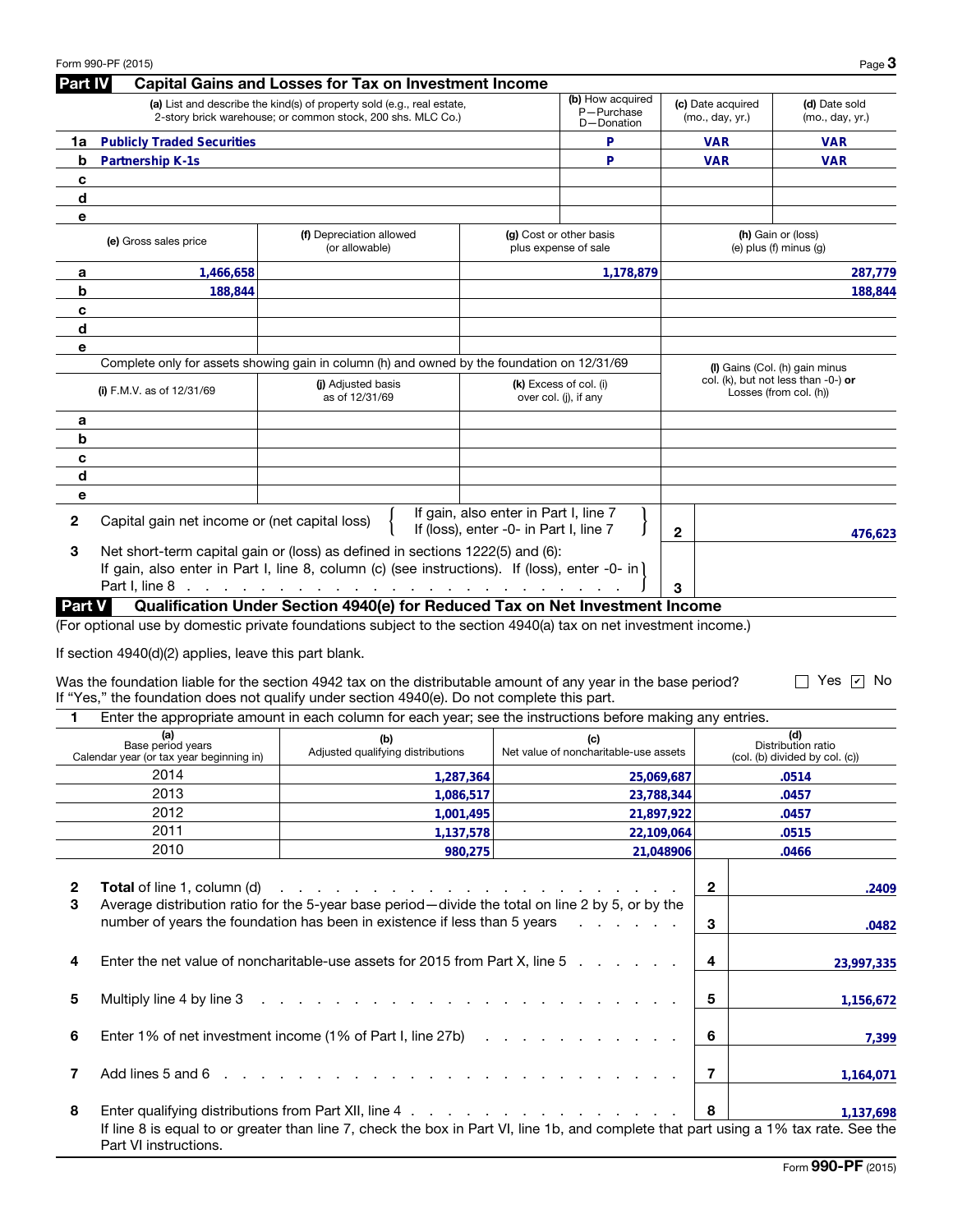|                | Form 990-PF (2015)                                                                                                                                                                                                                   |                                |        | Page 4 |  |  |
|----------------|--------------------------------------------------------------------------------------------------------------------------------------------------------------------------------------------------------------------------------------|--------------------------------|--------|--------|--|--|
| <b>Part VI</b> | Excise Tax Based on Investment Income (Section 4940(a), 4940(b), 4940(e), or 4948–see instructions)                                                                                                                                  |                                |        |        |  |  |
| 1a             | Exempt operating foundations described in section 4940(d)(2), check here $\blacktriangleright \Box$ and enter "N/A" on line 1.                                                                                                       |                                |        |        |  |  |
|                | Date of ruling or determination letter:<br>(attach copy of letter if necessary-see instructions)<br>Domestic foundations that meet the section 4940(e) requirements in Part V, check<br>1.                                           |                                |        |        |  |  |
| b              | here $\blacktriangleright \Box$ and enter 1% of Part I, line 27b<br>and the contract of the contract of                                                                                                                              |                                | 14,798 |        |  |  |
|                | All other domestic foundations enter 2% of line 27b. Exempt foreign organizations enter 4% of                                                                                                                                        |                                |        |        |  |  |
|                | Part I, line 12, col. (b).                                                                                                                                                                                                           |                                |        |        |  |  |
| 2              | Tax under section 511 (domestic section 4947(a)(1) trusts and taxable foundations only. Others enter -0-)<br>$\mathbf{2}$                                                                                                            |                                |        |        |  |  |
| 3              | 3                                                                                                                                                                                                                                    |                                |        |        |  |  |
| 4              | 4<br>Subtitle A (income) tax (domestic section 4947(a)(1) trusts and taxable foundations only. Others enter -0-)                                                                                                                     |                                | 14,798 |        |  |  |
| 5              | 5<br>Tax based on investment income. Subtract line 4 from line 3. If zero or less, enter -0-                                                                                                                                         |                                | 14,798 |        |  |  |
| 6              | Credits/Payments:                                                                                                                                                                                                                    |                                |        |        |  |  |
| а              | 2015 estimated tax payments and 2014 overpayment credited to 2015<br>6a<br>28,884                                                                                                                                                    |                                |        |        |  |  |
| b              | Exempt foreign organizations-tax withheld at source<br>6b                                                                                                                                                                            |                                |        |        |  |  |
| c              | Tax paid with application for extension of time to file (Form 8868).<br>6с                                                                                                                                                           |                                |        |        |  |  |
| d              | 6d<br>Backup withholding erroneously withheld                                                                                                                                                                                        |                                |        |        |  |  |
| 7              | Total credits and payments. Add lines 6a through 6d<br>7                                                                                                                                                                             |                                | 28,884 |        |  |  |
| 8<br>9         | 8<br>Enter any <b>penalty</b> for underpayment of estimated tax. Check here $\Box$ if Form 2220 is attached<br>Tax due. If the total of lines 5 and 8 is more than line 7, enter amount owed<br>9<br>and a state of the state of the |                                |        |        |  |  |
| 10             | <b>Overpayment.</b> If line 7 is more than the total of lines 5 and 8, enter the <b>amount overpaid</b><br>10                                                                                                                        |                                | 14,086 |        |  |  |
| 11             | Enter the amount of line 10 to be: Credited to 2016 estimated tax ><br>11<br>Refunded<br>14.086                                                                                                                                      |                                |        |        |  |  |
|                | <b>Part VII-A</b><br><b>Statements Regarding Activities</b>                                                                                                                                                                          |                                |        |        |  |  |
| 1a             | During the tax year, did the foundation attempt to influence any national, state, or local legislation or did it                                                                                                                     |                                | Yes    | No.    |  |  |
|                | participate or intervene in any political campaign?                                                                                                                                                                                  | 1a                             |        | V      |  |  |
| b              | Did it spend more than \$100 during the year (either directly or indirectly) for political purposes (see                                                                                                                             |                                |        |        |  |  |
|                | If the answer is "Yes" to 1a or 1b, attach a detailed description of the activities and copies of any materials                                                                                                                      | 1 <sub>b</sub>                 |        |        |  |  |
|                | published or distributed by the foundation in connection with the activities.                                                                                                                                                        |                                |        |        |  |  |
| c              | Did the foundation file Form 1120-POL for this year?<br>the contract of the contract of                                                                                                                                              |                                |        |        |  |  |
| d              | Enter the amount (if any) of tax on political expenditures (section 4955) imposed during the year:                                                                                                                                   |                                |        |        |  |  |
|                | (1) On the foundation. $\triangleright$ \$<br>(2) On foundation managers. $\triangleright$ \$                                                                                                                                        |                                |        |        |  |  |
| е              | Enter the reimbursement (if any) paid by the foundation during the year for political expenditure tax imposed<br>on foundation managers. $\triangleright$ \$                                                                         |                                |        |        |  |  |
| 2              | Has the foundation engaged in any activities that have not previously been reported to the IRS?<br>If "Yes," attach a detailed description of the activities.                                                                        |                                |        |        |  |  |
| 3              | Has the foundation made any changes, not previously reported to the IRS, in its governing instrument, articles of                                                                                                                    |                                |        |        |  |  |
|                | incorporation, or bylaws, or other similar instruments? If "Yes," attach a conformed copy of the changes                                                                                                                             | 3                              |        |        |  |  |
| 4a             | Did the foundation have unrelated business gross income of \$1,000 or more during the year?                                                                                                                                          | 4a                             |        | V      |  |  |
| b              | If "Yes," has it filed a tax return on Form 990-T for this year?                                                                                                                                                                     | 4b                             |        |        |  |  |
| 5              | Was there a liquidation, termination, dissolution, or substantial contraction during the year?                                                                                                                                       | 5                              |        | V      |  |  |
| 6              | If "Yes," attach the statement required by General Instruction T.<br>Are the requirements of section 508(e) (relating to sections 4941 through 4945) satisfied either:                                                               |                                |        |        |  |  |
|                | • By language in the governing instrument, or                                                                                                                                                                                        |                                |        |        |  |  |
|                | . By state legislation that effectively amends the governing instrument so that no mandatory directions that                                                                                                                         |                                |        |        |  |  |
|                | conflict with the state law remain in the governing instrument?<br>the contract of the contract of the contract of                                                                                                                   | 6                              | V      |        |  |  |
| 7              | Did the foundation have at least \$5,000 in assets at any time during the year? If "Yes," complete Part II, col. (c), and Part XV                                                                                                    | $\overline{7}$                 | V      |        |  |  |
| 8a             | Enter the states to which the foundation reports or with which it is registered (see instructions) $\blacktriangleright$                                                                                                             |                                |        |        |  |  |
|                | Oregon                                                                                                                                                                                                                               |                                |        |        |  |  |
| b              | If the answer is "Yes" to line 7, has the foundation furnished a copy of Form 990-PF to the Attorney General                                                                                                                         |                                |        |        |  |  |
|                | (or designate) of each state as required by General Instruction G? If "No," attach explanation<br>and a state of                                                                                                                     | 8b                             | V      |        |  |  |
| 9              | Is the foundation claiming status as a private operating foundation within the meaning of section 4942(j)(3) or                                                                                                                      |                                |        |        |  |  |
|                | 4942(j)(5) for calendar year 2015 or the taxable year beginning in 2015 (see instructions for Part XIV)? If "Yes,"                                                                                                                   |                                |        | V      |  |  |
| 10             | Did any persons become substantial contributors during the tax year? If "Yes," attach a schedule listing their                                                                                                                       | 9                              |        |        |  |  |
|                |                                                                                                                                                                                                                                      | 10                             |        | V      |  |  |
|                |                                                                                                                                                                                                                                      | $F_{\text{sum}}$ QQN_DE (2015) |        |        |  |  |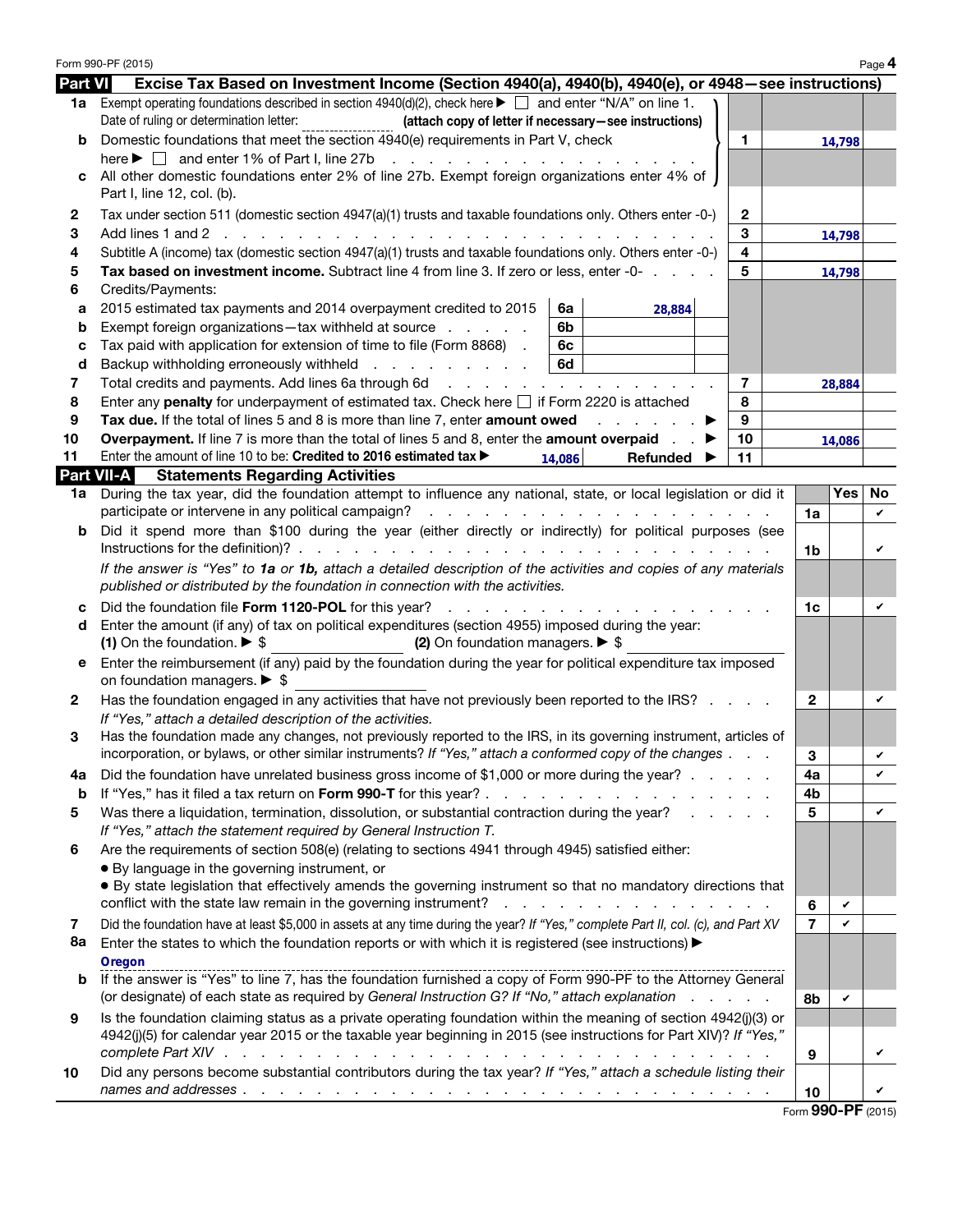|              | Form 990-PF (2015)                                                                                                                                                                                                                                                                                                                                                                                                                                                                                                                                                                                                                                                                         |                            |            | Page 5             |
|--------------|--------------------------------------------------------------------------------------------------------------------------------------------------------------------------------------------------------------------------------------------------------------------------------------------------------------------------------------------------------------------------------------------------------------------------------------------------------------------------------------------------------------------------------------------------------------------------------------------------------------------------------------------------------------------------------------------|----------------------------|------------|--------------------|
|              | <b>Part VII-A</b><br><b>Statements Regarding Activities (continued)</b>                                                                                                                                                                                                                                                                                                                                                                                                                                                                                                                                                                                                                    |                            |            |                    |
| 11           | At any time during the year, did the foundation, directly or indirectly, own a controlled entity within the<br>meaning of section 512(b)(13)? If "Yes," attach schedule (see instructions)                                                                                                                                                                                                                                                                                                                                                                                                                                                                                                 | 11                         | Yes        | No<br>V            |
| 12           | Did the foundation make a distribution to a donor advised fund over which the foundation or a disqualified<br>person had advisory privileges? If "Yes," attach statement (see instructions)                                                                                                                                                                                                                                                                                                                                                                                                                                                                                                | 12                         |            | V                  |
| 13           | Did the foundation comply with the public inspection requirements for its annual returns and exemption application?                                                                                                                                                                                                                                                                                                                                                                                                                                                                                                                                                                        | 13                         | V          |                    |
| 14           | Website address > www.pgefoundation.org<br>The books are in care of $\blacktriangleright$ Kirk Stevens<br>Located at ▶ 121 SW Salmon Street, 1 WTC0501, Portland, OR<br>Located at ▶ 121 SW Salmon Street, 1 WTC0501, Portland, OR<br>$ZIP+4$                                                                                                                                                                                                                                                                                                                                                                                                                                              | 503-464-7121<br>97204-2901 |            |                    |
| 15           | Section 4947(a)(1) nonexempt charitable trusts filing Form 990-PF in lieu of Form 1041 - Check here.<br>∣ 15                                                                                                                                                                                                                                                                                                                                                                                                                                                                                                                                                                               |                            |            |                    |
| 16           | At any time during calendar year 2015, did the foundation have an interest in or a signature or other authority                                                                                                                                                                                                                                                                                                                                                                                                                                                                                                                                                                            |                            | Yes        | No                 |
|              | See the instructions for exceptions and filing requirements for FinCEN Form 114. If "Yes," enter the name of<br>the foreign country                                                                                                                                                                                                                                                                                                                                                                                                                                                                                                                                                        | 16                         |            | V                  |
|              | <b>Part VII-B</b><br>Statements Regarding Activities for Which Form 4720 May Be Required                                                                                                                                                                                                                                                                                                                                                                                                                                                                                                                                                                                                   |                            |            |                    |
|              | File Form 4720 if any item is checked in the "Yes" column, unless an exception applies.                                                                                                                                                                                                                                                                                                                                                                                                                                                                                                                                                                                                    |                            | <b>Yes</b> | No                 |
| 1a           | During the year did the foundation (either directly or indirectly):<br>(1) Engage in the sale or exchange, or leasing of property with a disqualified person?<br>$\Box$ Yes<br>$ v $ No<br>(2) Borrow money from, lend money to, or otherwise extend credit to (or accept it from) a<br>$\boxed{v}$ No<br>$\boxed{\triangledown}$ No<br>(3) Furnish goods, services, or facilities to (or accept them from) a disqualified person? $\Box$ Yes<br>(4) Pay compensation to, or pay or reimburse the expenses of, a disqualified person? $\Box$ Yes<br>$\boxed{\mathbf{v}}$ No<br>(5) Transfer any income or assets to a disqualified person (or make any of either available for<br>$ v $ No |                            |            |                    |
| b            | (6) Agree to pay money or property to a government official? (Exception. Check "No" if the<br>foundation agreed to make a grant to or to employ the official for a period after<br>termination of government service, if terminating within 90 days.) $\ldots$ $\ldots$ $\ldots$ $\Box$ Yes<br>∣ <i>v</i> ∣No<br>If any answer is "Yes" to $1a(1)$ -(6), did any of the acts fail to qualify under the exceptions described in Regulations                                                                                                                                                                                                                                                 |                            |            |                    |
|              | section 53.4941(d)-3 or in a current notice regarding disaster assistance (see instructions)?                                                                                                                                                                                                                                                                                                                                                                                                                                                                                                                                                                                              | 1 <sub>b</sub>             |            | V                  |
| c            | Organizations relying on a current notice regarding disaster assistance check here entitled as a contact of<br>▶⊟<br>Did the foundation engage in a prior year in any of the acts described in 1a, other than excepted acts, that<br>were not corrected before the first day of the tax year beginning in 2015?<br>the contract of the contract of the                                                                                                                                                                                                                                                                                                                                     |                            |            |                    |
| $\mathbf{2}$ | Taxes on failure to distribute income (section 4942) (does not apply for years the foundation was a private<br>operating foundation defined in section 4942(j)(3) or 4942(j)(5)):                                                                                                                                                                                                                                                                                                                                                                                                                                                                                                          | 1 <sub>c</sub>             |            | V                  |
|              | At the end of tax year 2015, did the foundation have any undistributed income (lines 6d and                                                                                                                                                                                                                                                                                                                                                                                                                                                                                                                                                                                                |                            |            |                    |
|              | $20$ , $20$ , $20$ , $20$<br>If "Yes," list the years $\blacktriangleright$                                                                                                                                                                                                                                                                                                                                                                                                                                                                                                                                                                                                                |                            |            |                    |
|              | <b>b</b> Are there any years listed in 2a for which the foundation is not applying the provisions of section $4942(a)(2)$<br>(relating to incorrect valuation of assets) to the year's undistributed income? (If applying section 4942(a)(2) to                                                                                                                                                                                                                                                                                                                                                                                                                                            | 2 <sub>b</sub>             |            |                    |
| c            | If the provisions of section $4942(a)(2)$ are being applied to any of the years listed in 2a, list the years here.                                                                                                                                                                                                                                                                                                                                                                                                                                                                                                                                                                         |                            |            |                    |
| За           | ▶ $20 \dots, 20 \dots, 20 \dots$<br>Did the foundation hold more than a 2% direct or indirect interest in any business enterprise<br>$\sqrt{ }$ No<br>∣ ∣Yes                                                                                                                                                                                                                                                                                                                                                                                                                                                                                                                               |                            |            |                    |
|              | <b>b</b> If "Yes," did it have excess business holdings in 2015 as a result of (1) any purchase by the foundation or<br>disqualified persons after May 26, 1969; (2) the lapse of the 5-year period (or longer period approved by the<br>Commissioner under section 4943(c)(7)) to dispose of holdings acquired by gift or bequest; or (3) the lapse of<br>the 10-, 15-, or 20-year first phase holding period? (Use Schedule C, Form 4720, to determine if the                                                                                                                                                                                                                            | 3b                         |            |                    |
| 4a           | Did the foundation invest during the year any amount in a manner that would jeopardize its charitable purposes?                                                                                                                                                                                                                                                                                                                                                                                                                                                                                                                                                                            | 4a                         |            | V                  |
| b            | Did the foundation make any investment in a prior year (but after December 31, 1969) that could jeopardize its<br>charitable purpose that had not been removed from jeopardy before the first day of the tax year beginning in 2015?                                                                                                                                                                                                                                                                                                                                                                                                                                                       | 4b                         |            | V                  |
|              |                                                                                                                                                                                                                                                                                                                                                                                                                                                                                                                                                                                                                                                                                            |                            |            | Form 990-PF (2015) |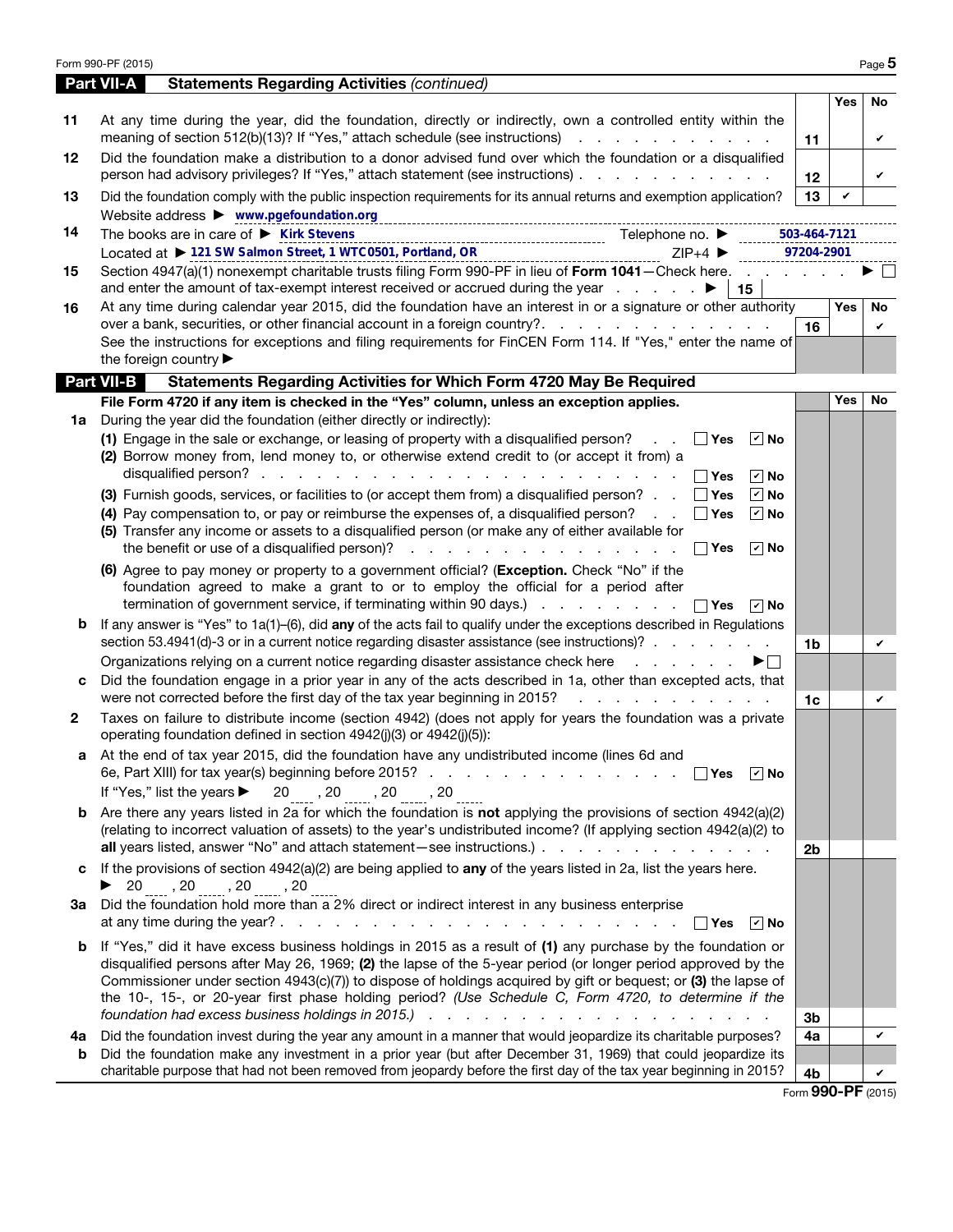|    | Form 990-PF (2015)                                                                                                                                                                                                                                                                                                                                                         | Page 6 |
|----|----------------------------------------------------------------------------------------------------------------------------------------------------------------------------------------------------------------------------------------------------------------------------------------------------------------------------------------------------------------------------|--------|
|    | <b>Part VII-B</b><br>Statements Regarding Activities for Which Form 4720 May Be Required (continued)                                                                                                                                                                                                                                                                       |        |
| 5а | During the year did the foundation pay or incur any amount to:<br>(1) Carry on propaganda, or otherwise attempt to influence legislation (section 4945(e))?<br>∣r∣ No<br>∣ ∣Yes<br>(2) Influence the outcome of any specific public election (see section 4955); or to carry on,<br>directly or indirectly, any voter registration drive? $\cdots$ $\Box$ Yes<br>$\vee$ No |        |
|    | (3) Provide a grant to an individual for travel, study, or other similar purposes? $\ldots$ $\ldots$ $\Box$ Yes<br>$ v $ No<br>(4) Provide a grant to an organization other than a charitable, etc., organization described in<br>section 4945(d)(4)(A)? (see instructions) $\ldots$ $\ldots$ $\ldots$ $\ldots$ $\ldots$ $\ldots$ $\ldots$ $\Box$ Yes<br>$ v $ No          |        |
|    | (5) Provide for any purpose other than religious, charitable, scientific, literary, or educational<br>purposes, or for the prevention of cruelty to children or animals? $\Box$ Yes<br>$ v $ No                                                                                                                                                                            |        |
| b  | If any answer is "Yes" to 5a(1)–(5), did any of the transactions fail to qualify under the exceptions described in<br>Regulations section 53.4945 or in a current notice regarding disaster assistance (see instructions)?<br>5 <sub>b</sub>                                                                                                                               |        |
| c  | Organizations relying on a current notice regarding disaster assistance check here<br>$\blacktriangleright$ $\vdash$<br>If the answer is "Yes" to question 5a(4), does the foundation claim exemption from the tax<br>because it maintained expenditure responsibility for the grant? $\Box$ Yes<br>∣No                                                                    |        |
| 6а | If "Yes," attach the statement required by Regulations section 53.4945-5(d).<br>Did the foundation, during the year, receive any funds, directly or indirectly, to pay premiums<br>on a personal benefit contract?<br>and a series and a series and a series and a series and a<br>$ v $ No<br>Yes                                                                         |        |
| b  | Did the foundation, during the year, pay premiums, directly or indirectly, on a personal benefit contract?<br>6b<br>If "Yes" to 6b, file Form 8870.                                                                                                                                                                                                                        |        |
|    | 7a At any time during the tax year, was the foundation a party to a prohibited tax shelter transaction?<br>│ │Yes │ I∕ │No<br><b>b</b> If "Yes," did the foundation receive any proceeds or have any net income attributable to the transaction?<br>7b                                                                                                                     |        |
|    | <b>Part VIII</b><br>Information About Officers, Directors, Trustees, Foundation Managers, Highly Paid Employees,                                                                                                                                                                                                                                                           |        |

and Contractors

1 List all officers, directors, trustees, foundation managers and their compensation (see instructions).

| (a) Name and address     | (b) Title, and average<br>hours per week<br>devoted to position | (c) Compensation<br>(If not paid,<br>enter -0-) | (d) Contributions to<br>employee benefit plans<br>and deferred compensation | (e) Expense account,<br>other allowances |
|--------------------------|-----------------------------------------------------------------|-------------------------------------------------|-----------------------------------------------------------------------------|------------------------------------------|
| "Schedule 2" for details |                                                                 |                                                 |                                                                             |                                          |
|                          |                                                                 |                                                 |                                                                             |                                          |
|                          |                                                                 |                                                 |                                                                             |                                          |
|                          |                                                                 |                                                 |                                                                             |                                          |

2 Compensation of five highest-paid employees (other than those included on line 1—see instructions). If none, enter "NONE."

| (a) Name and address of each employee paid more than \$50,000 | (b) Title, and average<br>hours per week<br>devoted to position                  | (c) Compensation | (d) Contributions to<br>compensation | employee benefit (e) Expense account,<br>plans and deferred other allowances |  |  |
|---------------------------------------------------------------|----------------------------------------------------------------------------------|------------------|--------------------------------------|------------------------------------------------------------------------------|--|--|
| <b>NONE</b>                                                   |                                                                                  |                  |                                      |                                                                              |  |  |
|                                                               |                                                                                  |                  |                                      |                                                                              |  |  |
|                                                               |                                                                                  |                  |                                      |                                                                              |  |  |
|                                                               |                                                                                  |                  |                                      |                                                                              |  |  |
|                                                               |                                                                                  |                  |                                      |                                                                              |  |  |
| Total number of other employees paid over \$50,000.           | $\ldots$ . The contract of the contract of the contract of $\blacktriangleright$ |                  |                                      | n                                                                            |  |  |
| Form 990-PF (2015)                                            |                                                                                  |                  |                                      |                                                                              |  |  |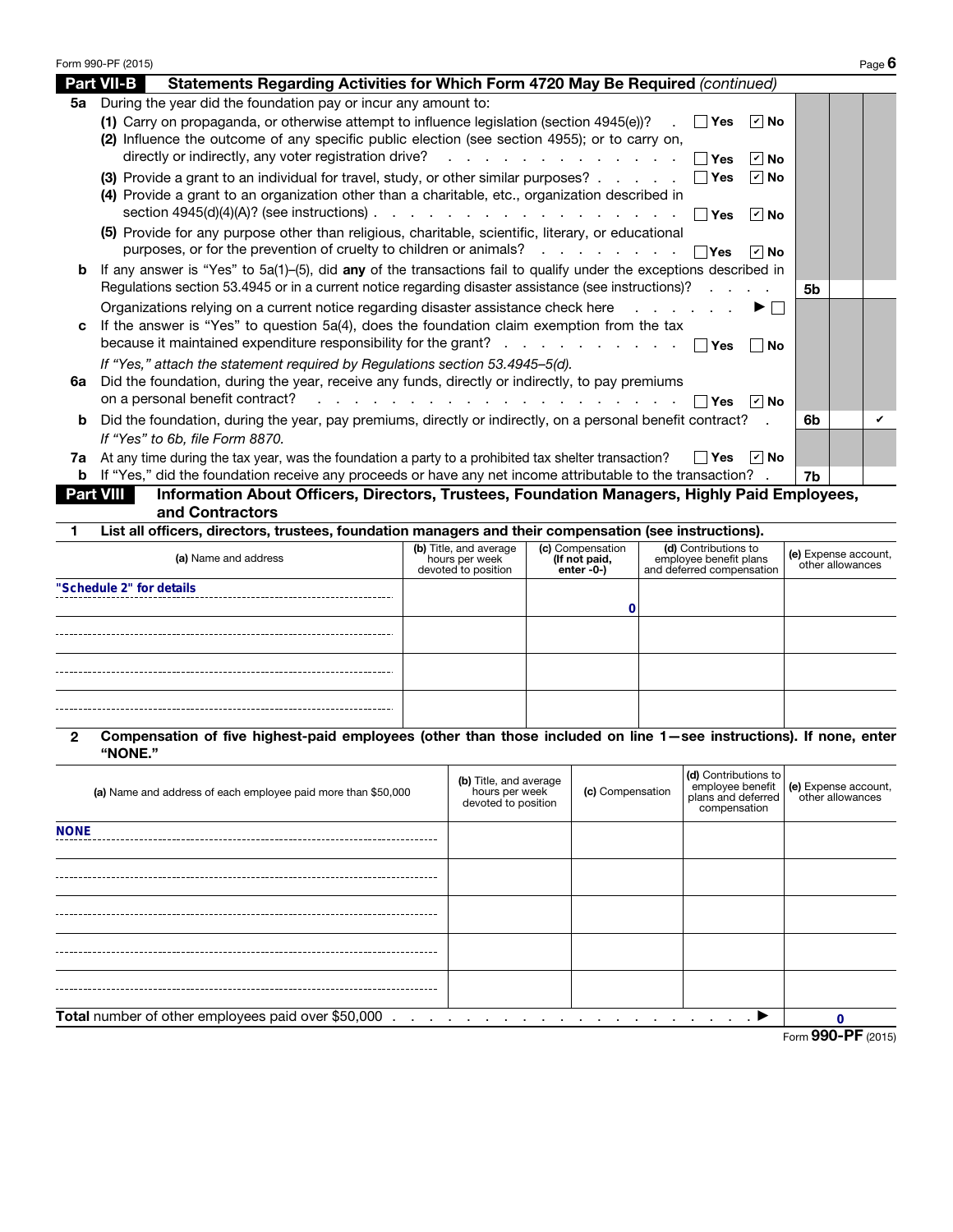| 3            | Five highest-paid independent contractors for professional services (see instructions). If none, enter "NONE."                                                                                                                                            |                  |
|--------------|-----------------------------------------------------------------------------------------------------------------------------------------------------------------------------------------------------------------------------------------------------------|------------------|
|              | (a) Name and address of each person paid more than \$50,000<br>(b) Type of service                                                                                                                                                                        | (c) Compensation |
| <b>None</b>  |                                                                                                                                                                                                                                                           |                  |
|              |                                                                                                                                                                                                                                                           |                  |
|              |                                                                                                                                                                                                                                                           |                  |
|              |                                                                                                                                                                                                                                                           |                  |
|              |                                                                                                                                                                                                                                                           |                  |
|              |                                                                                                                                                                                                                                                           |                  |
|              |                                                                                                                                                                                                                                                           |                  |
|              |                                                                                                                                                                                                                                                           |                  |
|              |                                                                                                                                                                                                                                                           |                  |
|              | Total number of others receiving over \$50,000 for professional services<br>$\cdot$ $\blacktriangleright$<br>and a straight and state                                                                                                                     | $\mathbf 0$      |
|              | Part IX-A<br><b>Summary of Direct Charitable Activities</b>                                                                                                                                                                                               |                  |
|              |                                                                                                                                                                                                                                                           |                  |
|              | List the foundation's four largest direct charitable activities during the tax year. Include relevant statistical information such as the number of<br>organizations and other beneficiaries served, conferences convened, research papers produced, etc. | <b>Expenses</b>  |
| 1            |                                                                                                                                                                                                                                                           |                  |
|              |                                                                                                                                                                                                                                                           |                  |
|              |                                                                                                                                                                                                                                                           |                  |
| $\mathbf{2}$ |                                                                                                                                                                                                                                                           |                  |
|              |                                                                                                                                                                                                                                                           |                  |
|              |                                                                                                                                                                                                                                                           |                  |
| З            |                                                                                                                                                                                                                                                           |                  |
|              |                                                                                                                                                                                                                                                           |                  |
| 4            |                                                                                                                                                                                                                                                           |                  |
|              |                                                                                                                                                                                                                                                           |                  |
|              |                                                                                                                                                                                                                                                           |                  |
|              | <b>Part IX-B</b><br><b>Summary of Program-Related Investments (see instructions)</b>                                                                                                                                                                      |                  |
|              | Describe the two largest program-related investments made by the foundation during the tax year on lines 1 and 2.                                                                                                                                         | Amount           |
| 1            |                                                                                                                                                                                                                                                           |                  |
|              |                                                                                                                                                                                                                                                           |                  |
| 2            |                                                                                                                                                                                                                                                           |                  |
|              |                                                                                                                                                                                                                                                           |                  |
|              |                                                                                                                                                                                                                                                           |                  |
|              | All other program-related investments. See instructions.                                                                                                                                                                                                  |                  |
| 3            |                                                                                                                                                                                                                                                           |                  |
|              |                                                                                                                                                                                                                                                           |                  |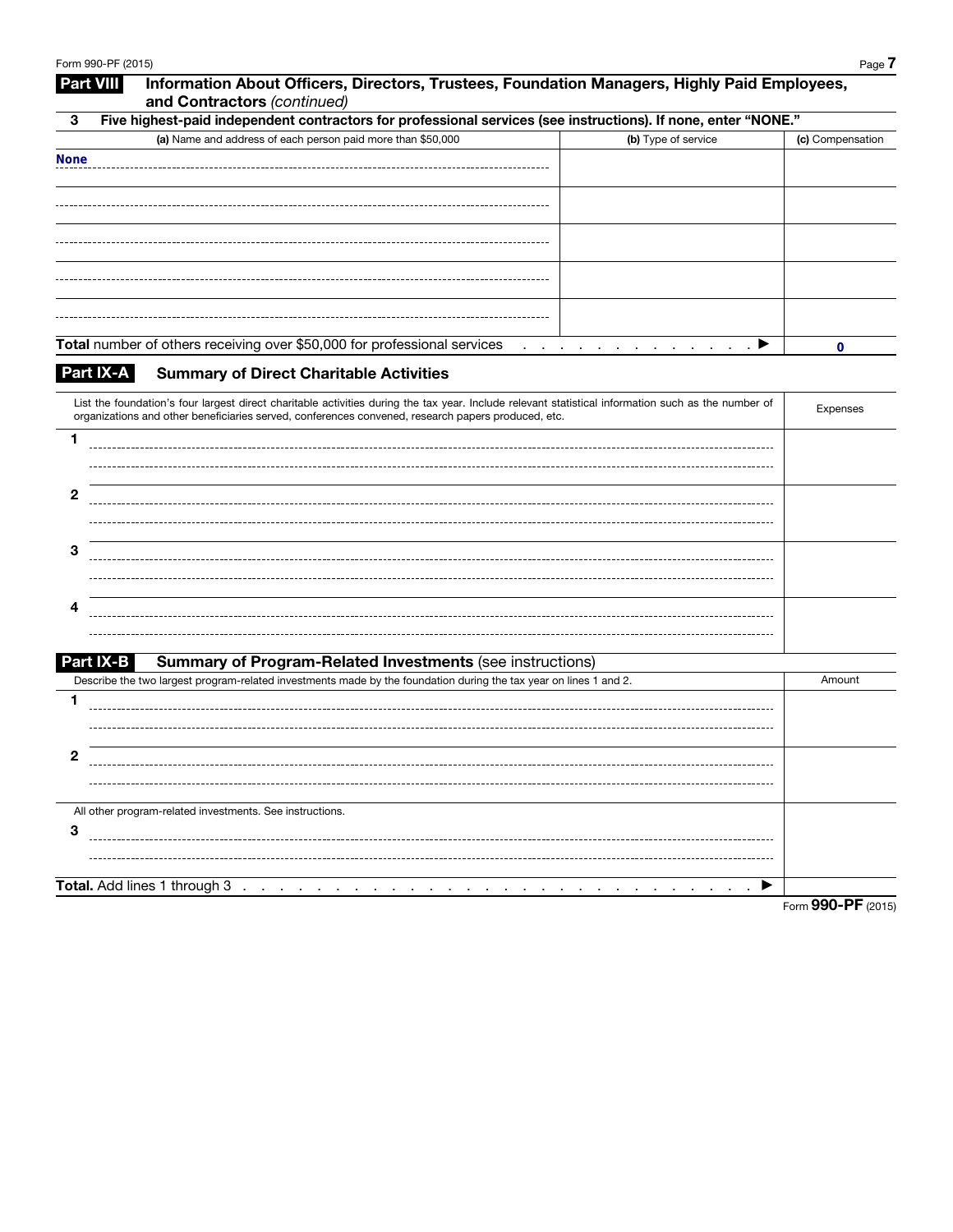|                | Form 990-PF (2015)                                                                                                                                                                                                            |                | Page 8     |
|----------------|-------------------------------------------------------------------------------------------------------------------------------------------------------------------------------------------------------------------------------|----------------|------------|
| Part X         | Minimum Investment Return (All domestic foundations must complete this part. Foreign foundations,                                                                                                                             |                |            |
|                | see instructions.)                                                                                                                                                                                                            |                |            |
| 1              | Fair market value of assets not used (or held for use) directly in carrying out charitable, etc.,                                                                                                                             |                |            |
|                | purposes:                                                                                                                                                                                                                     |                |            |
| а              |                                                                                                                                                                                                                               | 1a             | 24,266,482 |
| b              |                                                                                                                                                                                                                               | 1b             | 96,295     |
| c              |                                                                                                                                                                                                                               | 1 <sub>c</sub> |            |
| d              |                                                                                                                                                                                                                               | 1d             | 24,362,777 |
| е              | Reduction claimed for blockage or other factors reported on lines 1a and                                                                                                                                                      |                |            |
|                | 1c (attach detailed explanation). $\therefore$ $\therefore$ $\therefore$ $\therefore$ $\therefore$ $\therefore$ $\therefore$ 1e                                                                                               |                |            |
| 2              |                                                                                                                                                                                                                               | $\mathbf{2}$   |            |
| 3              |                                                                                                                                                                                                                               | 3              | 24,362,777 |
| 4              | Cash deemed held for charitable activities. Enter 11/2% of line 3 (for greater amount, see                                                                                                                                    |                |            |
|                |                                                                                                                                                                                                                               | 4              | 365,442    |
| 5              | Net value of noncharitable-use assets. Subtract line 4 from line 3. Enter here and on Part V, line 4                                                                                                                          | 5              | 23,997,335 |
| 6              |                                                                                                                                                                                                                               | 6              | 1,199,867  |
| <b>Part XI</b> | Distributable Amount (see instructions) (Section 4942(j)(3) and (j)(5) private operating foundations                                                                                                                          |                |            |
|                | and certain foreign organizations check here $\blacktriangleright \Box$ and do not complete this part.)                                                                                                                       |                |            |
| 1              | Minimum investment return from Part X, line 6.                                                                                                                                                                                | 1.             | 1,199,867  |
| 2a             | Tax on investment income for 2015 from Part VI, line 5<br>2a<br>14,798                                                                                                                                                        |                |            |
| b              | Income tax for 2015. (This does not include the tax from Part VI.) $\ldots$<br>2b                                                                                                                                             |                |            |
| C              | Add lines 2a and 2b<br>the contract of the contract of the contract of the contract of the contract of                                                                                                                        | 2c             | 14,798     |
| З              | Distributable amount before adjustments. Subtract line 2c from line 1                                                                                                                                                         | 3              | 1,185,069  |
| 4              | Recoveries of amounts treated as qualifying distributions enterstable and contact the content of the Recoveries of amounts treated as qualifying distributions and contact the content of the Recoveries of the Recoveries of | 4              |            |
| 5              |                                                                                                                                                                                                                               | 5              | 1,185,069  |
| 6              | Deduction from distributable amount (see instructions)                                                                                                                                                                        | 6              |            |
| 7              | Distributable amount as adjusted. Subtract line 6 from line 5. Enter here and on Part XIII,                                                                                                                                   |                |            |
|                |                                                                                                                                                                                                                               | $\overline{7}$ | 1,185,069  |
|                | <b>Part XII Qualifying Distributions (see instructions)</b>                                                                                                                                                                   |                |            |
|                |                                                                                                                                                                                                                               |                |            |
| 1              | Amounts paid (including administrative expenses) to accomplish charitable, etc., purposes:                                                                                                                                    |                |            |
| a              | Expenses, contributions, gifts, etc.—total from Part I, column (d), line 26                                                                                                                                                   | 1a             | 1,137,698  |
| b              |                                                                                                                                                                                                                               | 1b             |            |
| 2              | Amounts paid to acquire assets used (or held for use) directly in carrying out charitable, etc.,                                                                                                                              |                |            |
|                |                                                                                                                                                                                                                               | $\mathbf{2}$   |            |
| З              | Amounts set aside for specific charitable projects that satisfy the:                                                                                                                                                          |                |            |
| a              |                                                                                                                                                                                                                               | 3a             |            |
| b              |                                                                                                                                                                                                                               | 3b             |            |
| 4              | Qualifying distributions. Add lines 1a through 3b. Enter here and on Part V, line 8, and Part XIII, line 4                                                                                                                    | 4              | 1,137,698  |
| 5              | Foundations that qualify under section 4940(e) for the reduced rate of tax on net investment income.                                                                                                                          |                |            |
|                |                                                                                                                                                                                                                               | ${\bf 5}$      | 0          |
| 6              | Adjusted qualifying distributions. Subtract line 5 from line 4 manufacturers and contact the students of Adjusted Qualitying distributions. Subtract line 5 from line 4                                                       | 6              | 1,137,698  |
|                | Note. The amount on line 6 will be used in Part V, column (b), in subsequent years when calculating whether the foundation<br>qualifies for the section 4940(e) reduction of tax in those years.                              |                |            |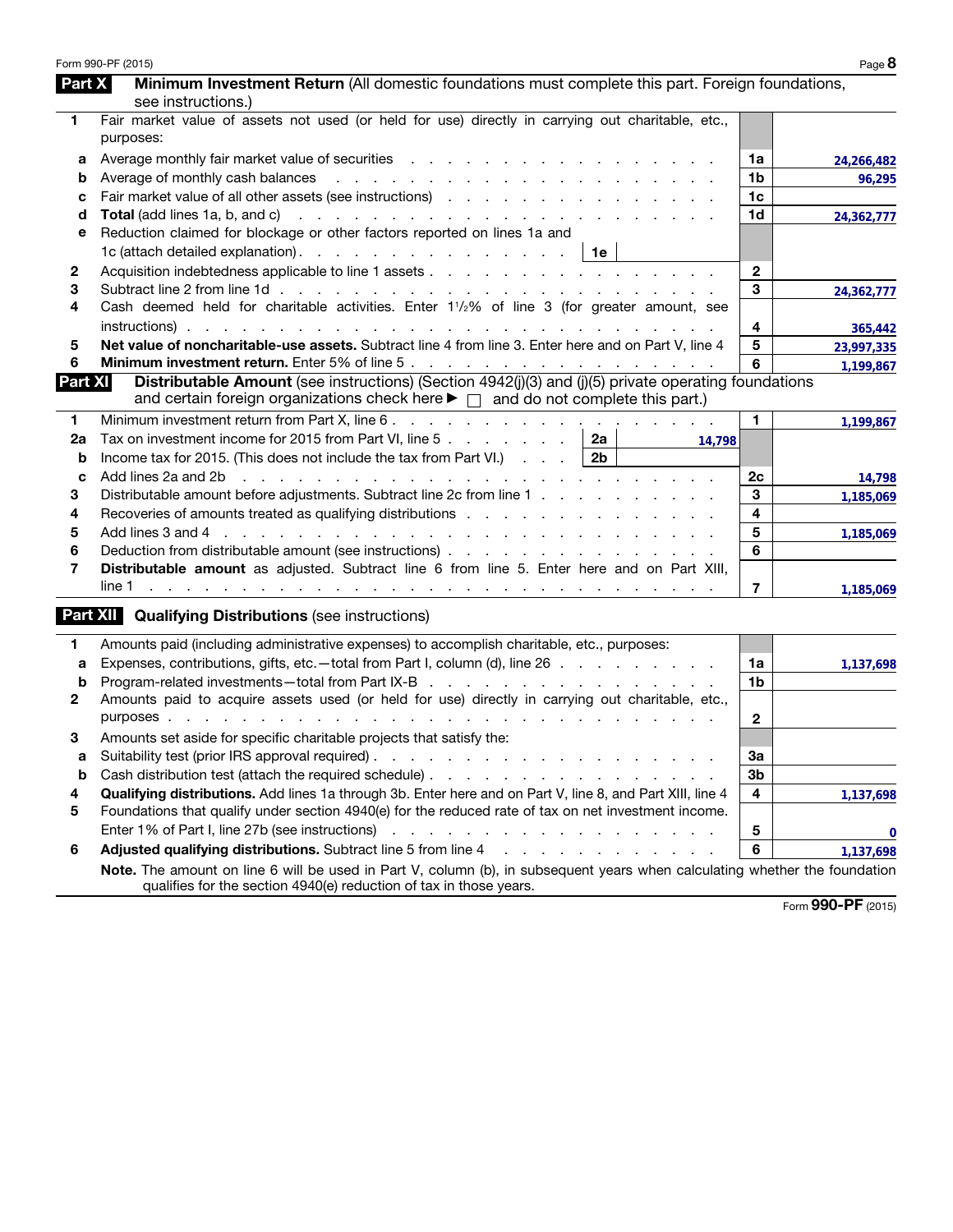| Form 990-PF (2015) | Page $9$ |
|--------------------|----------|
|--------------------|----------|

| <b>Part XIII</b> | <b>Undistributed Income</b> (see instructions)                                            |               |                            |             |             |
|------------------|-------------------------------------------------------------------------------------------|---------------|----------------------------|-------------|-------------|
| 1                | Distributable amount for 2015 from Part XI,                                               | (a)<br>Corpus | (b)<br>Years prior to 2014 | (c)<br>2014 | (d)<br>2015 |
|                  | $line 7$ , , , , , , , , , , , , ,                                                        |               |                            |             | 1,185,069   |
| 2                | Undistributed income, if any, as of the end of 2015:                                      |               |                            |             |             |
| a                | Enter amount for 2014 only                                                                |               |                            | 0           |             |
| b                | 20, Total for prior years: 20, 20                                                         |               |                            |             |             |
| 3                | Excess distributions carryover, if any, to 2015:                                          |               |                            |             |             |
| a                | From 2010 $\, \cdot \,$ $\, \cdot \,$ $\, \cdot \,$ $\, \cdot \,$ $\,$ $\, \cdot \,$      |               |                            |             |             |
| b                | From 2011 $\ldots$ $\ldots$<br>the control of the control of the control of               |               |                            |             |             |
| c                | From 2012 $\ldots$ $\ldots$ $\ldots$<br>and the control of the control of                 |               |                            |             |             |
| d                | From 2013 $\ldots$ $\ldots$ $\ldots$                                                      |               |                            |             |             |
| е                | From 2014<br>60,451<br>and the contractor                                                 |               |                            |             |             |
| f                | Total of lines 3a through e                                                               | 60,451        |                            |             |             |
| 4                | Qualifying distributions for 2015 from Part XII,                                          |               |                            |             |             |
|                  | line 4: $\triangleright$ \$<br>1,137,698                                                  |               |                            |             |             |
| а                | Applied to 2014, but not more than line 2a.                                               |               |                            | 0           |             |
| b                | Applied to undistributed income of prior years                                            |               |                            |             |             |
|                  | (Election required - see instructions)                                                    |               |                            |             |             |
| с                | Treated as distributions out of corpus (Election                                          |               |                            |             |             |
|                  | required-see instructions)                                                                |               |                            |             |             |
| d                | Applied to 2015 distributable amount<br>$\sim$ 100 $\sim$                                 |               |                            |             | 1,137,698   |
| е                | Remaining amount distributed out of corpus                                                | $\mathbf 0$   |                            |             |             |
| 5                | Excess distributions carryover applied to 2015                                            | 47,371        |                            |             | 47,371      |
|                  | (If an amount appears in column (d), the same                                             |               |                            |             |             |
|                  | amount must be shown in column (a).)                                                      |               |                            |             |             |
| 6                | Enter the net total of each column as<br>indicated below:                                 |               |                            |             |             |
| а                | Corpus. Add lines 3f, 4c, and 4e. Subtract line 5                                         | 13,080        |                            |             |             |
| b                | Prior years' undistributed income. Subtract                                               |               |                            |             |             |
|                  | line 4b from line 2b<br>and a state of the state of the state of                          |               | 0                          |             |             |
|                  | Enter the amount of prior years' undistributed                                            |               |                            |             |             |
| с                | income for which a notice of deficiency has                                               |               |                            |             |             |
|                  | been issued, or on which the section 4942(a)                                              |               |                            |             |             |
|                  | tax has been previously assessed                                                          |               |                            |             |             |
| d                | Subtract line 6c from line 6b. Taxable                                                    |               |                            |             |             |
|                  | amount-see instructions<br>and the contract of the contract of                            |               | 0                          |             |             |
|                  | Undistributed income for 2014. Subtract line                                              |               |                            |             |             |
|                  | 4a from line 2a. Taxable amount-see                                                       |               |                            |             |             |
|                  | instructions                                                                              |               |                            |             |             |
| f                | Undistributed income for 2015. Subtract lines                                             |               |                            | 0           |             |
|                  | 4d and 5 from line 1. This amount must be                                                 |               |                            |             |             |
|                  | distributed in 2016.                                                                      |               |                            |             |             |
|                  |                                                                                           |               |                            |             | 0           |
| 7                | Amounts treated as distributions out of corpus                                            |               |                            |             |             |
|                  | to satisfy requirements imposed by section<br>170(b)(1)(F) or 4942(g)(3) (Election may be |               |                            |             |             |
|                  | required - see instructions)                                                              |               |                            |             |             |
|                  | Excess distributions carryover from 2010 not                                              |               |                            |             |             |
| 8                | applied on line 5 or line 7 (see instructions).                                           |               |                            |             |             |
|                  |                                                                                           |               |                            |             |             |
| 9                | Excess distributions carryover to 2016.<br>Subtract lines 7 and 8 from line 6a            |               |                            |             |             |
|                  |                                                                                           | 13,080        |                            |             |             |
| 10               | Analysis of line 9:                                                                       |               |                            |             |             |
| a                | Excess from $2011$                                                                        |               |                            |             |             |
| b                | Excess from $2012$                                                                        |               |                            |             |             |
| С                | Excess from 2013                                                                          |               |                            |             |             |
| d                | Excess from 2014<br>13,080                                                                |               |                            |             |             |
| e                | Excess from 2015                                                                          |               |                            |             |             |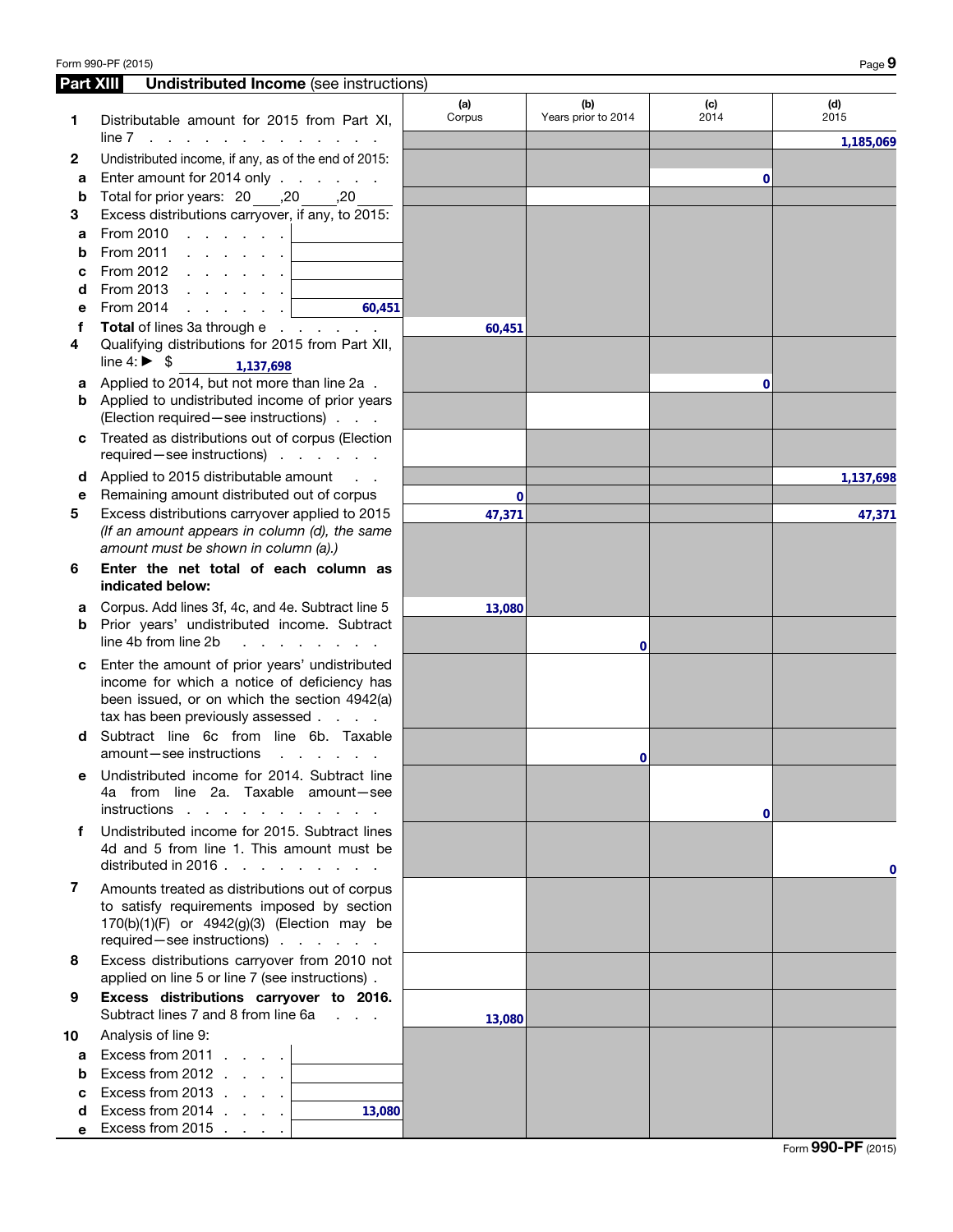|                  | Form 990-PF (2015)                                                                                                                                                                                                                                                                                                                                                                                                               |          |          |               |                 | Page 10    |
|------------------|----------------------------------------------------------------------------------------------------------------------------------------------------------------------------------------------------------------------------------------------------------------------------------------------------------------------------------------------------------------------------------------------------------------------------------|----------|----------|---------------|-----------------|------------|
| Part XIV         | <b>Private Operating Foundations</b> (see instructions and Part VII-A, question 9)                                                                                                                                                                                                                                                                                                                                               |          |          |               |                 |            |
|                  | 1a If the foundation has received a ruling or determination letter that it is a private operating<br>foundation, and the ruling is effective for 2015, enter the date of the ruling $\ldots$                                                                                                                                                                                                                                     |          |          |               |                 |            |
| b                | Check box to indicate whether the foundation is a private operating foundation described in section                                                                                                                                                                                                                                                                                                                              |          |          |               | 4942(j)(3) or □ | 4942(j)(5) |
| 2a               | Enter the lesser of the adjusted net<br>income from Part I or the minimum                                                                                                                                                                                                                                                                                                                                                        | Tax year |          | Prior 3 years |                 | (e) Total  |
|                  | investment return from Part X for<br>each year listed $\ldots$                                                                                                                                                                                                                                                                                                                                                                   | (a) 2015 | (b) 2014 | $(c)$ 2013    | $(d)$ 2012      |            |
| b                | 85% of line 2a<br>and a state of the state of the                                                                                                                                                                                                                                                                                                                                                                                |          |          |               |                 |            |
| c                | Qualifying distributions from Part XII,<br>line 4 for each year listed $\ldots$ .                                                                                                                                                                                                                                                                                                                                                |          |          |               |                 |            |
| d                | Amounts included in line 2c not used directly<br>for active conduct of exempt activities                                                                                                                                                                                                                                                                                                                                         |          |          |               |                 |            |
| е                | Qualifying distributions made directly<br>for active conduct of exempt activities.<br>Subtract line 2d from line 2c<br><b>Service</b>                                                                                                                                                                                                                                                                                            |          |          |               |                 |            |
| 3                | Complete 3a, b, or c for the<br>alternative test relied upon:                                                                                                                                                                                                                                                                                                                                                                    |          |          |               |                 |            |
| а                | "Assets" alternative test-enter:                                                                                                                                                                                                                                                                                                                                                                                                 |          |          |               |                 |            |
|                  | $(1)$ Value of all assets $\ldots$ $\ldots$                                                                                                                                                                                                                                                                                                                                                                                      |          |          |               |                 |            |
|                  | (2) Value of assets qualifying under                                                                                                                                                                                                                                                                                                                                                                                             |          |          |               |                 |            |
| b                | section $4942(i)(3)(B)(i)$<br>"Endowment" alternative test-enter 2/3<br>of minimum investment return shown in                                                                                                                                                                                                                                                                                                                    |          |          |               |                 |            |
| c                | Part X, line 6 for each year listed<br>"Support" alternative test-enter:                                                                                                                                                                                                                                                                                                                                                         |          |          |               |                 |            |
|                  | (1) Total support other than gross                                                                                                                                                                                                                                                                                                                                                                                               |          |          |               |                 |            |
|                  | investment income<br>(interest,<br>dividends, rents, payments on<br>securities<br>loans<br>(section<br>$512(a)(5)$ , or royalties)                                                                                                                                                                                                                                                                                               |          |          |               |                 |            |
|                  | (2) Support from general public<br>and<br>5 or<br>more<br>exempt<br>organizations as provided in<br>section $4942(j)(3)(B)(iii)$                                                                                                                                                                                                                                                                                                 |          |          |               |                 |            |
|                  | (3) Largest amount of support from<br>an exempt organization<br><b>Contract Contract</b>                                                                                                                                                                                                                                                                                                                                         |          |          |               |                 |            |
|                  | (4) Gross investment income                                                                                                                                                                                                                                                                                                                                                                                                      |          |          |               |                 |            |
| <b>Part XV</b>   | Supplementary Information (Complete this part only if the foundation had \$5,000 or more in assets at                                                                                                                                                                                                                                                                                                                            |          |          |               |                 |            |
|                  | any time during the year-see instructions.)                                                                                                                                                                                                                                                                                                                                                                                      |          |          |               |                 |            |
|                  | <b>Information Regarding Foundation Managers:</b>                                                                                                                                                                                                                                                                                                                                                                                |          |          |               |                 |            |
| а                | List any managers of the foundation who have contributed more than 2% of the total contributions received by the foundation<br>before the close of any tax year (but only if they have contributed more than \$5,000). (See section 507(d)(2).)                                                                                                                                                                                  |          |          |               |                 |            |
|                  |                                                                                                                                                                                                                                                                                                                                                                                                                                  |          |          |               |                 |            |
| <b>None</b><br>b | List any managers of the foundation who own 10% or more of the stock of a corporation (or an equally large portion of the<br>ownership of a partnership or other entity) of which the foundation has a 10% or greater interest.                                                                                                                                                                                                  |          |          |               |                 |            |
| <b>None</b>      |                                                                                                                                                                                                                                                                                                                                                                                                                                  |          |          |               |                 |            |
| $\mathbf{2}$     | Information Regarding Contribution, Grant, Gift, Loan, Scholarship, etc., Programs:<br>Check here $\blacktriangleright \Box$ if the foundation only makes contributions to preselected charitable organizations and does not accept<br>unsolicited requests for funds. If the foundation makes gifts, grants, etc. (see instructions) to individuals or organizations under<br>other conditions, complete items 2a, b, c, and d. |          |          |               |                 |            |
| а                | The name, address, and telephone number or e-mail address of the person to whom applications should be addressed:                                                                                                                                                                                                                                                                                                                |          |          |               |                 |            |
|                  | Kregg Arnston, PGE Foundation, 121 SW Salmont St. 1 WTC 0302, Portland, OR 97204-7695                                                                                                                                                                                                                                                                                                                                            |          |          |               |                 |            |
| b                | The form in which applications should be submitted and information and materials they should include:                                                                                                                                                                                                                                                                                                                            |          |          |               |                 |            |
| c                | Written description of funding request and proof of Sec. 501(c)(3) or other tax exempt status.<br>Any submission deadlines:                                                                                                                                                                                                                                                                                                      |          |          |               |                 |            |
| <b>None</b>      |                                                                                                                                                                                                                                                                                                                                                                                                                                  |          |          |               |                 |            |
| d                | Any restrictions or limitations on awards, such as by geographical areas, charitable fields, kinds of institutions, or other<br>factors:                                                                                                                                                                                                                                                                                         |          |          |               |                 |            |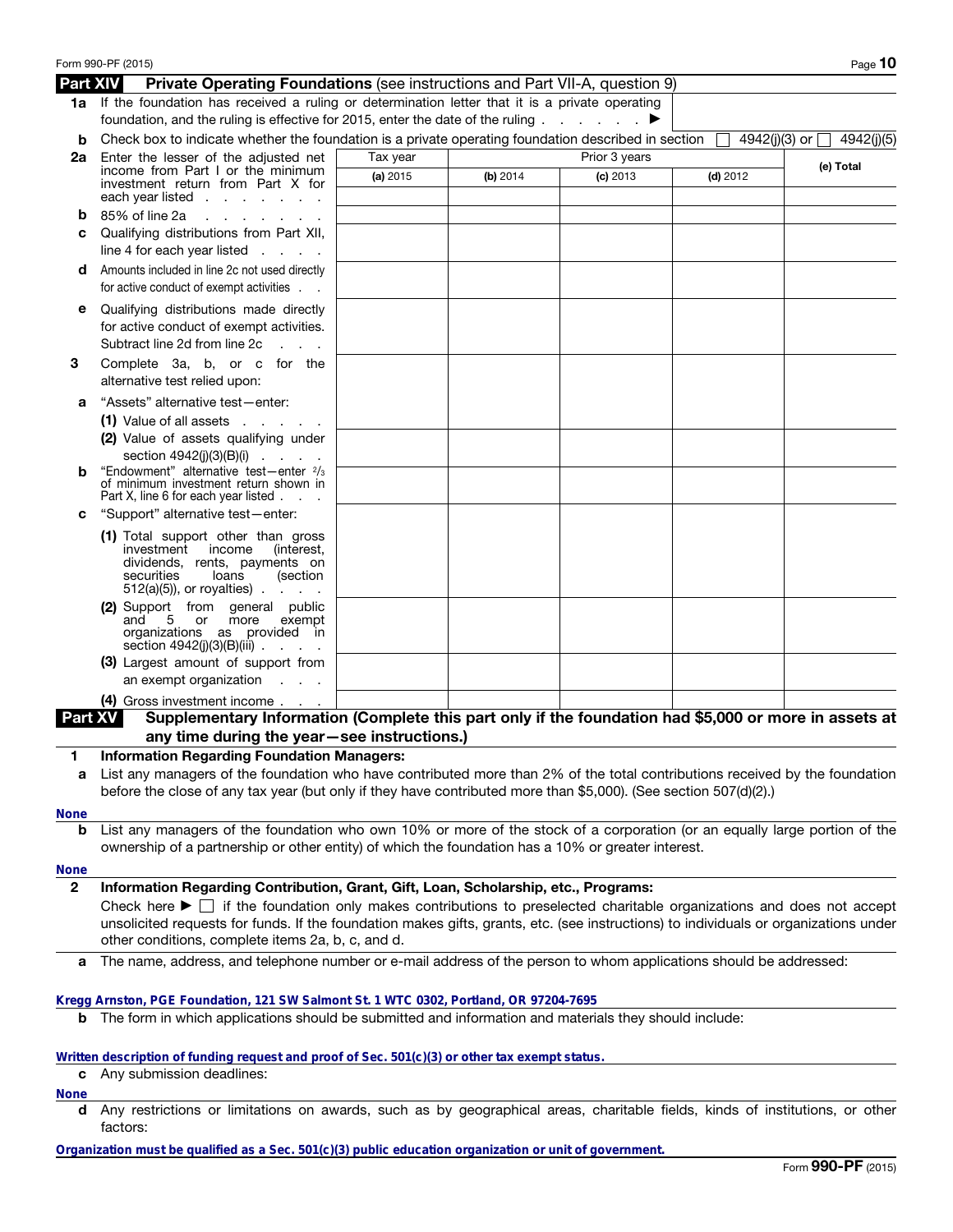|                         | Form 990-PF (2015)                                                           |                                                                                                                    |                                      |                                     | Page 11                                                     |  |  |  |  |
|-------------------------|------------------------------------------------------------------------------|--------------------------------------------------------------------------------------------------------------------|--------------------------------------|-------------------------------------|-------------------------------------------------------------|--|--|--|--|
| Part XV                 | <b>Supplementary Information (continued)</b>                                 |                                                                                                                    |                                      |                                     |                                                             |  |  |  |  |
| $\overline{\mathbf{3}}$ | Grants and Contributions Paid During the Year or Approved for Future Payment |                                                                                                                    |                                      |                                     |                                                             |  |  |  |  |
|                         | Recipient                                                                    | If recipient is an individual,<br>show any relationship to<br>any foundation manager<br>or substantial contributor | Foundation<br>status of<br>recipient | Purpose of grant or<br>contribution | Amount                                                      |  |  |  |  |
|                         | Name and address (home or business)                                          |                                                                                                                    |                                      |                                     |                                                             |  |  |  |  |
|                         | a Paid during the year                                                       |                                                                                                                    |                                      |                                     |                                                             |  |  |  |  |
|                         | "Schedule 3" for detail                                                      |                                                                                                                    |                                      |                                     | \$1,066,002                                                 |  |  |  |  |
|                         |                                                                              |                                                                                                                    |                                      |                                     |                                                             |  |  |  |  |
|                         |                                                                              |                                                                                                                    |                                      |                                     |                                                             |  |  |  |  |
|                         |                                                                              |                                                                                                                    |                                      |                                     |                                                             |  |  |  |  |
|                         |                                                                              |                                                                                                                    |                                      |                                     |                                                             |  |  |  |  |
|                         |                                                                              |                                                                                                                    |                                      |                                     |                                                             |  |  |  |  |
|                         |                                                                              |                                                                                                                    |                                      |                                     |                                                             |  |  |  |  |
|                         |                                                                              |                                                                                                                    |                                      |                                     |                                                             |  |  |  |  |
|                         |                                                                              |                                                                                                                    |                                      |                                     |                                                             |  |  |  |  |
|                         |                                                                              |                                                                                                                    |                                      |                                     |                                                             |  |  |  |  |
|                         |                                                                              |                                                                                                                    |                                      |                                     |                                                             |  |  |  |  |
|                         |                                                                              |                                                                                                                    |                                      |                                     |                                                             |  |  |  |  |
|                         |                                                                              |                                                                                                                    |                                      |                                     |                                                             |  |  |  |  |
|                         |                                                                              |                                                                                                                    |                                      |                                     |                                                             |  |  |  |  |
|                         |                                                                              |                                                                                                                    |                                      |                                     |                                                             |  |  |  |  |
|                         |                                                                              |                                                                                                                    |                                      |                                     |                                                             |  |  |  |  |
|                         |                                                                              |                                                                                                                    |                                      |                                     |                                                             |  |  |  |  |
|                         |                                                                              |                                                                                                                    |                                      |                                     |                                                             |  |  |  |  |
|                         |                                                                              |                                                                                                                    |                                      |                                     |                                                             |  |  |  |  |
|                         |                                                                              |                                                                                                                    |                                      |                                     |                                                             |  |  |  |  |
|                         |                                                                              |                                                                                                                    |                                      |                                     |                                                             |  |  |  |  |
|                         |                                                                              |                                                                                                                    |                                      |                                     |                                                             |  |  |  |  |
|                         |                                                                              |                                                                                                                    |                                      |                                     |                                                             |  |  |  |  |
|                         |                                                                              |                                                                                                                    |                                      |                                     |                                                             |  |  |  |  |
|                         |                                                                              |                                                                                                                    |                                      |                                     |                                                             |  |  |  |  |
|                         |                                                                              |                                                                                                                    |                                      |                                     |                                                             |  |  |  |  |
|                         | <b>Total</b><br>$\blacksquare$<br>$\blacksquare$<br>$\cdot$                  |                                                                                                                    | $\blacksquare$<br>×                  | ▶<br>$\cdot$                        | 3a<br>\$1,066,002                                           |  |  |  |  |
| b                       | Approved for future payment                                                  |                                                                                                                    |                                      |                                     |                                                             |  |  |  |  |
|                         |                                                                              |                                                                                                                    |                                      |                                     |                                                             |  |  |  |  |
|                         |                                                                              |                                                                                                                    |                                      |                                     | \$50,000                                                    |  |  |  |  |
|                         |                                                                              |                                                                                                                    |                                      |                                     |                                                             |  |  |  |  |
|                         | "Schedule 4" for detail.                                                     |                                                                                                                    |                                      |                                     |                                                             |  |  |  |  |
|                         |                                                                              |                                                                                                                    |                                      |                                     |                                                             |  |  |  |  |
|                         |                                                                              |                                                                                                                    |                                      |                                     |                                                             |  |  |  |  |
|                         |                                                                              |                                                                                                                    |                                      |                                     |                                                             |  |  |  |  |
|                         |                                                                              |                                                                                                                    |                                      |                                     |                                                             |  |  |  |  |
|                         |                                                                              |                                                                                                                    |                                      |                                     |                                                             |  |  |  |  |
|                         |                                                                              |                                                                                                                    |                                      |                                     |                                                             |  |  |  |  |
|                         |                                                                              |                                                                                                                    |                                      |                                     |                                                             |  |  |  |  |
|                         |                                                                              |                                                                                                                    |                                      |                                     |                                                             |  |  |  |  |
|                         |                                                                              |                                                                                                                    |                                      |                                     |                                                             |  |  |  |  |
|                         | <b>Total</b>                                                                 |                                                                                                                    |                                      |                                     |                                                             |  |  |  |  |
|                         | $\epsilon$<br>$\sim$                                                         |                                                                                                                    |                                      | ▶                                   | 3 <sub>b</sub><br>$\frac{3b}{\text{Form } 990 - PF}$ (2015) |  |  |  |  |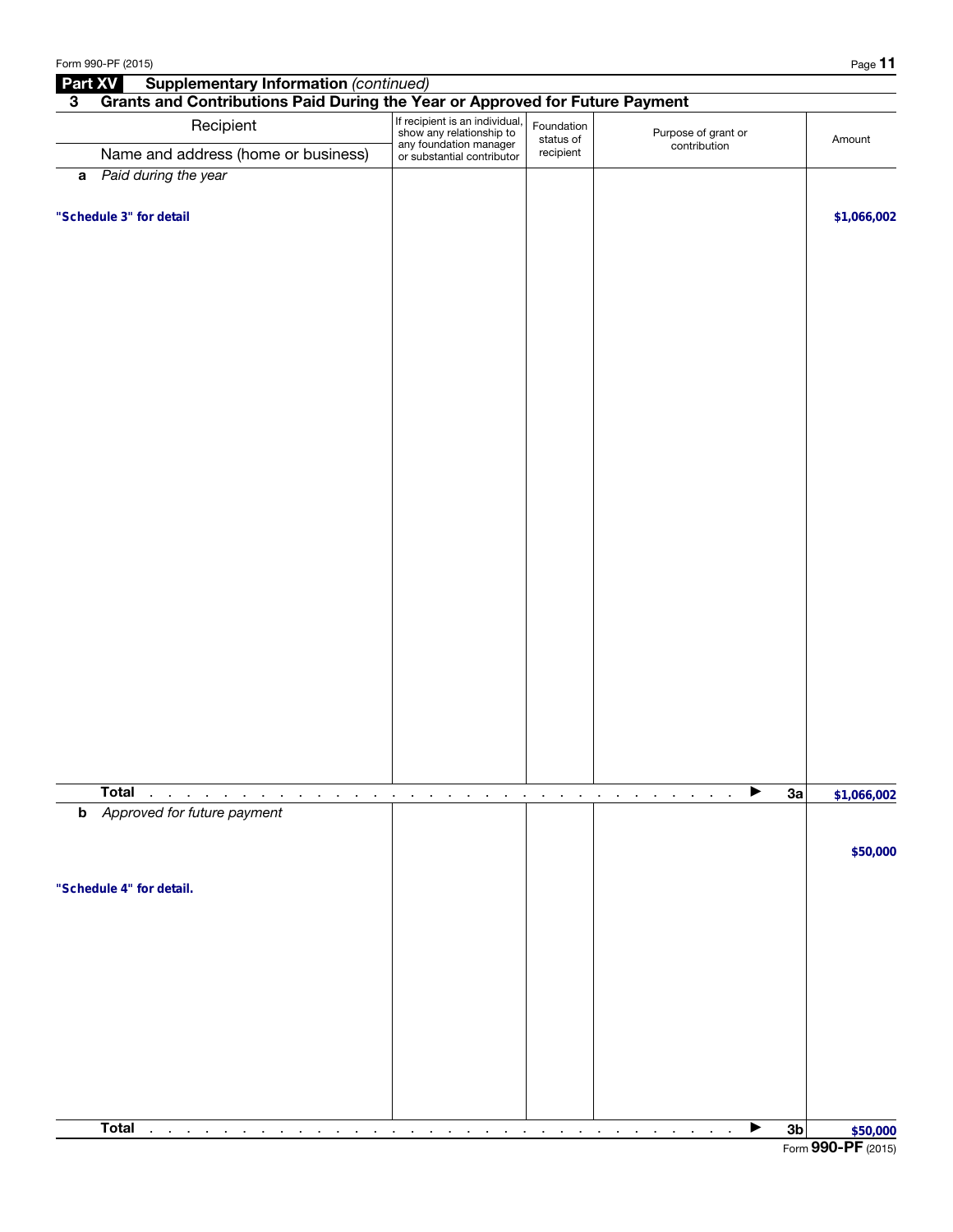|                                                 |                   | <b>Part XVI-A</b><br><b>Analysis of Income-Producing Activities</b>                                                                                                                                                           |                                       |                           |                                      |               |                                                             |  |
|-------------------------------------------------|-------------------|-------------------------------------------------------------------------------------------------------------------------------------------------------------------------------------------------------------------------------|---------------------------------------|---------------------------|--------------------------------------|---------------|-------------------------------------------------------------|--|
| Enter gross amounts unless otherwise indicated. |                   |                                                                                                                                                                                                                               |                                       | Unrelated business income | Excluded by section 512, 513, or 514 | (e)           |                                                             |  |
|                                                 |                   | 1 Program service revenue:                                                                                                                                                                                                    | (a)<br>(b)<br>Business code<br>Amount |                           | (c)<br>Exclusion code                | (d)<br>Amount | Related or exempt<br>function income<br>(See instructions.) |  |
|                                                 | а                 |                                                                                                                                                                                                                               |                                       |                           |                                      |               |                                                             |  |
|                                                 | b                 |                                                                                                                                                                                                                               |                                       |                           |                                      |               |                                                             |  |
|                                                 | с                 |                                                                                                                                                                                                                               |                                       |                           |                                      |               |                                                             |  |
|                                                 | d                 |                                                                                                                                                                                                                               |                                       |                           |                                      |               |                                                             |  |
|                                                 | е                 |                                                                                                                                                                                                                               |                                       |                           |                                      |               |                                                             |  |
|                                                 | f                 |                                                                                                                                                                                                                               |                                       |                           |                                      |               |                                                             |  |
|                                                 | g                 | Fees and contracts from government agencies                                                                                                                                                                                   |                                       |                           |                                      |               |                                                             |  |
| 2                                               |                   | Membership dues and assessments<br>and a state                                                                                                                                                                                |                                       |                           |                                      |               |                                                             |  |
| З                                               |                   | Interest on savings and temporary cash investments                                                                                                                                                                            |                                       |                           | 14                                   | 8             |                                                             |  |
| 4                                               |                   | Dividends and interest from securities                                                                                                                                                                                        |                                       |                           | 14                                   | 252,229       |                                                             |  |
| 5                                               |                   | Net rental income or (loss) from real estate:                                                                                                                                                                                 |                                       |                           |                                      |               |                                                             |  |
|                                                 | a                 | Debt-financed property<br>$\mathcal{L}^{\mathcal{A}}$ , $\mathcal{L}^{\mathcal{A}}$ , $\mathcal{L}^{\mathcal{A}}$ , $\mathcal{L}^{\mathcal{A}}$ , $\mathcal{L}^{\mathcal{A}}$                                                 |                                       |                           |                                      |               |                                                             |  |
|                                                 | b                 | Not debt-financed property                                                                                                                                                                                                    |                                       |                           |                                      |               |                                                             |  |
| 6                                               |                   | Net rental income or (loss) from personal property                                                                                                                                                                            |                                       |                           |                                      |               |                                                             |  |
|                                                 |                   | Other investment income                                                                                                                                                                                                       |                                       |                           |                                      |               |                                                             |  |
| 8                                               |                   | Gain or (loss) from sales of assets other than inventory                                                                                                                                                                      |                                       |                           | 18                                   | 287,779       |                                                             |  |
| 9                                               |                   | Net income or (loss) from special events                                                                                                                                                                                      |                                       |                           |                                      |               |                                                             |  |
| 10                                              |                   | Gross profit or (loss) from sales of inventory                                                                                                                                                                                |                                       |                           |                                      |               |                                                             |  |
| 11                                              |                   | Other revenue: a                                                                                                                                                                                                              |                                       |                           |                                      |               |                                                             |  |
|                                                 | b                 | <u> 1980 - Andrea Station Barbara, politik eta provincia eta provincia eta provincia eta provincia eta provincia</u>                                                                                                          |                                       |                           |                                      |               |                                                             |  |
|                                                 | c                 | <u> 1989 - Johann Barn, fransk politik (d. 1989)</u>                                                                                                                                                                          |                                       |                           |                                      |               |                                                             |  |
|                                                 | d                 | the control of the control of the control of the control of the control of the control of                                                                                                                                     |                                       |                           |                                      |               |                                                             |  |
|                                                 | е                 |                                                                                                                                                                                                                               |                                       |                           |                                      |               |                                                             |  |
|                                                 |                   | 12 Subtotal. Add columns (b), (d), and (e)                                                                                                                                                                                    | <u> 1999 - Johann John Stone</u>      |                           |                                      | 540,016       |                                                             |  |
|                                                 |                   |                                                                                                                                                                                                                               |                                       |                           |                                      | 13            | 540,016                                                     |  |
|                                                 |                   | (See worksheet in line 13 instructions to verify calculations.)                                                                                                                                                               |                                       |                           |                                      |               |                                                             |  |
|                                                 | <b>Part XVI-B</b> | Relationship of Activities to the Accomplishment of Exempt Purposes                                                                                                                                                           |                                       |                           |                                      |               |                                                             |  |
|                                                 | Line No.<br>▼     | Explain below how each activity for which income is reported in column (e) of Part XVI-A contributed importantly to the accomplishment of the foundation's exempt purposes (other than by providing funds for such purposes). |                                       |                           |                                      |               |                                                             |  |
|                                                 |                   |                                                                                                                                                                                                                               |                                       |                           |                                      |               |                                                             |  |
|                                                 |                   |                                                                                                                                                                                                                               |                                       |                           |                                      |               |                                                             |  |
|                                                 |                   |                                                                                                                                                                                                                               |                                       |                           |                                      |               |                                                             |  |
|                                                 |                   |                                                                                                                                                                                                                               |                                       |                           |                                      |               |                                                             |  |
|                                                 |                   |                                                                                                                                                                                                                               |                                       |                           |                                      |               |                                                             |  |
|                                                 |                   |                                                                                                                                                                                                                               |                                       |                           |                                      |               |                                                             |  |
|                                                 |                   |                                                                                                                                                                                                                               |                                       |                           |                                      |               |                                                             |  |
|                                                 |                   |                                                                                                                                                                                                                               |                                       |                           |                                      |               |                                                             |  |